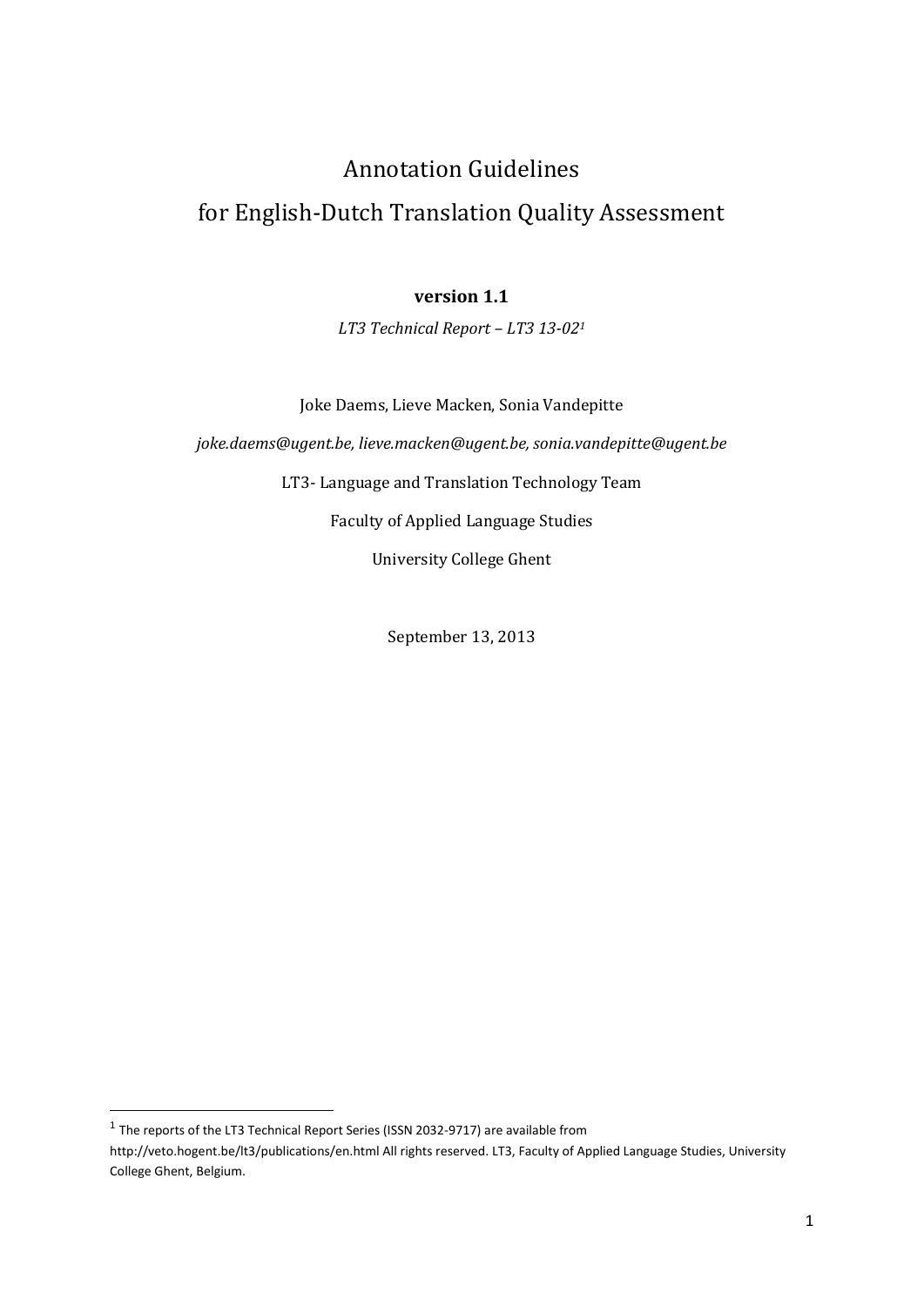#### **Introduction**

Assessing translation quality is a very complex task, and depending on the goal of the assessment, a different approach is needed. Though existing translation quality assessment (TQA) metrics are suitable for a general assessment or assessment within a specific company, they lack the granularity needed to compare different methods of translation and their respective translation problems. The translation situation is not always taken into account, the assessments are often subjective and they are often limited to the sentence level. In an attempt to solve these and other problems, we propose a two-step TQA approach with a fine-grained categorization of translation problems and user-defined error weights.

#### **Categorization**

The categories are divided into two main groups: adequacy and acceptability. Though some subcategories are suggested in this report, categories can easily be added or deleted to better suit certain assessment needs. Categories contain *possible* translation problems, but depending on the text type they will be considered to be errors or not.

#### Error weights

Rather than letting annotators judge a text as containing 'minor', 'major', or 'critical' errors, error weights are defined by the user. As such, the error weights can be adapted to the translation situation: for technical texts, for example, 'terminology' will receive a high error weight. The error weights can also be equal to zero, which can be useful for researchers or teachers interested in studying the translation characteristics, rather than errors. Hyperonymy, for example, is not always an error, but it can be interested to highlight cases of hyperonymy in order to identify differences between translators or translation methods (human translation vs. post-editing of machine translation).

#### Two-step

In a first step, annotators only receive the target text and they have to annotate the text for acceptability. By only giving them the target text, they can't be influenced by the source text in their acceptability assessment and they can also judge the general coherence of the text.

In the second step, annotators receive the source sentences alternated with their translations and they have to annotate the text for adequacy.

For optimal results, we recommend informing the annotators as thorough as possible on the goal of the translation and the assessment, so they know which problems to highlight. Provide them with the same information the translators had during the task (Did they receive certain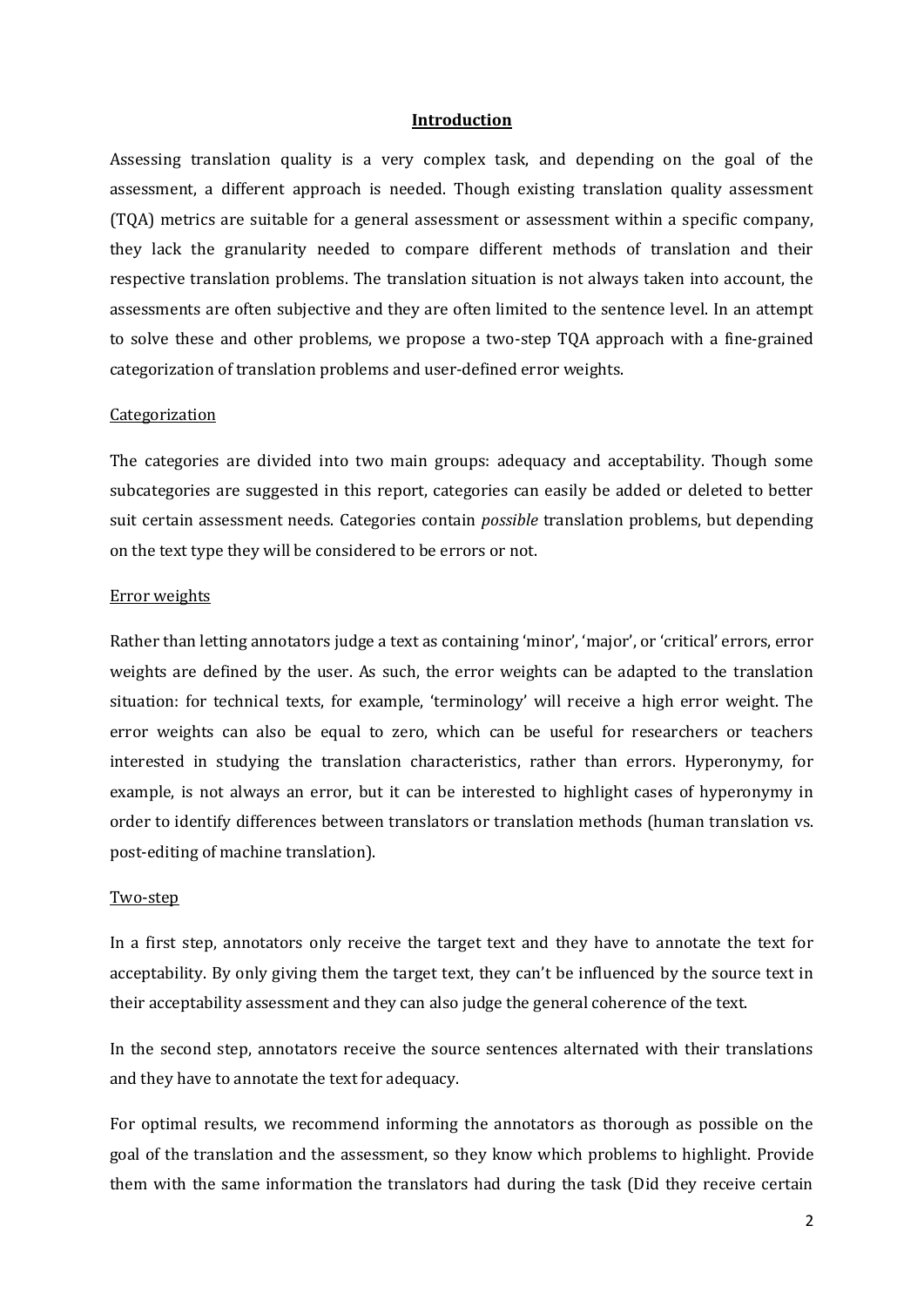pictures or background information? Was there terminology involved?). If terminology is crucial, also provide the annotators with the glossary the translators were asked to adhere to, so they can judge the translation for adequacy.

# The technical report

This technical report contains a possible classification of translation problems for the translation of texts from English to Dutch and guidelines on how to annotate these problems. It was applied in a pilot study on the translation of newspaper articles, which explains the content of the annotation guidelines. Annotating for acceptability and annotating for adequacy are seen as two different tasks, which is why the guidelines contain two sections with a similar introduction. The guidelines were intended for the annotators, which explains the tone.

For this study, we used the brat rapid annotation tool2, and the guidelines also contain instructions on how to use the proposed categorization within this tool.

1

<sup>2</sup> [http://brat.nlplab.org](http://brat.nlplab.org/)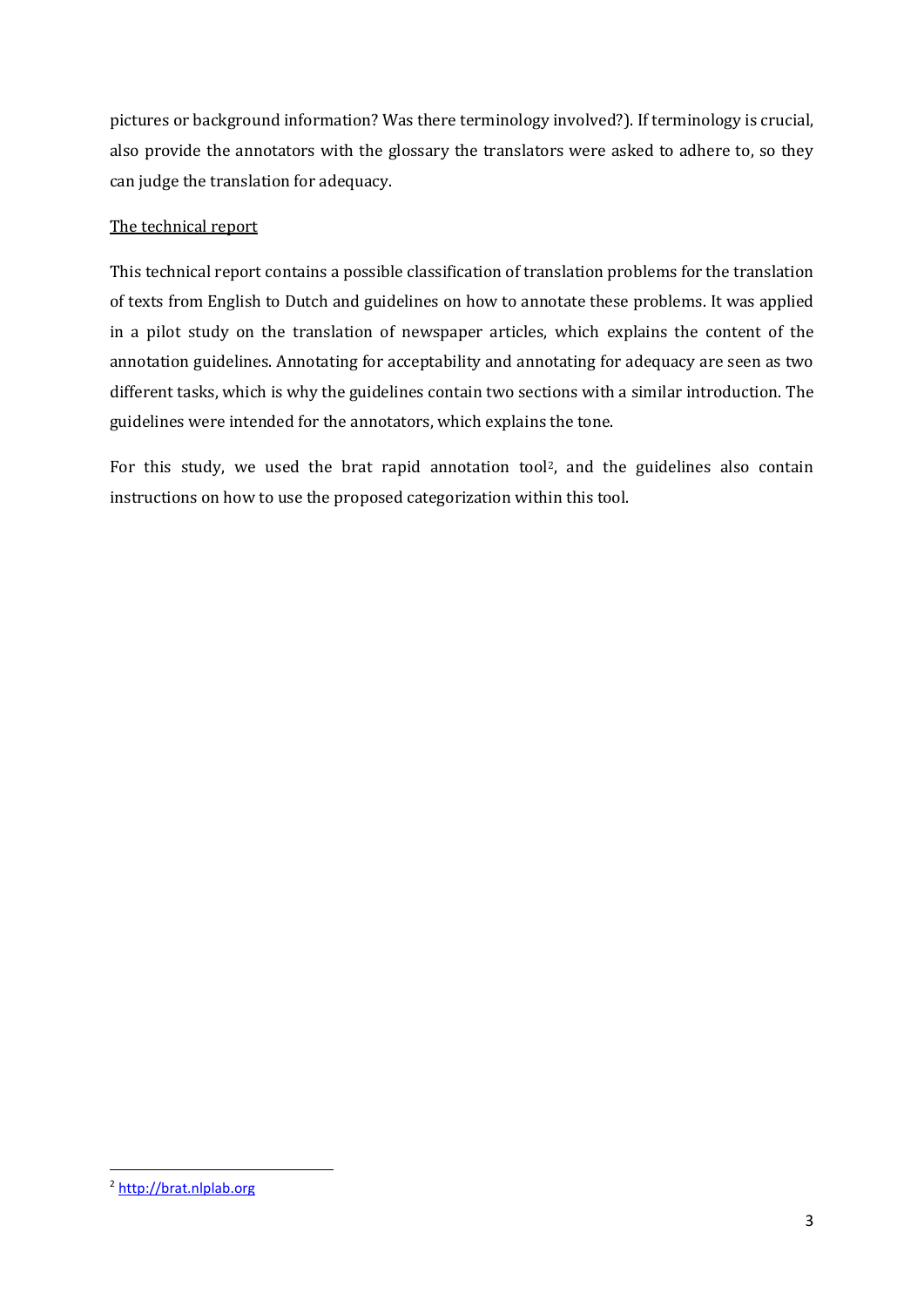# **Annotating acceptability**

The texts that you are about to annotate are the results of a translation task from English to Dutch. To be able to judge the quality of the translations, they will be marked for two important aspects: adequacy and acceptability. Adequacy is concerned with the relationship between source text and target text, whereas acceptability is concerned with the target text and language. The goal of the current assignment is to annotate translations for acceptability. Adequacy will be dealt with separately. In order to allow you to focus on the requirements of the target text and language, without being distracted by the source text, you only receive the Dutch translation, without the English reference text.

Acceptability can be described as respecting the norms of the target language and culture. A good translation should read as a native Dutch text. This includes respecting the conventions of the language (grammar, lexicon, spelling) as well as respecting the conventions of the text structure (paragraph content and coherence) and the text type (a newspaper article requires a different style than a manual, for example).

As a reviser, it is your task to make sure the translation reaches publishable and acceptable quality. You do this by marking anything that does not follow the conventions of the Dutch language or that does not respect the demands of the text structure or the text type. To facilitate the task, you can use the brat rapid annotation tool. In this tool, the different categories (grammar & syntax; lexicon; spelling, typos & punctuation; style & register; coherence) are predefined, along with their most important subcategories.

In the following paragraphs, the basics of the tool are explained, followed by the annotation rules and an overview of all the (sub)categories.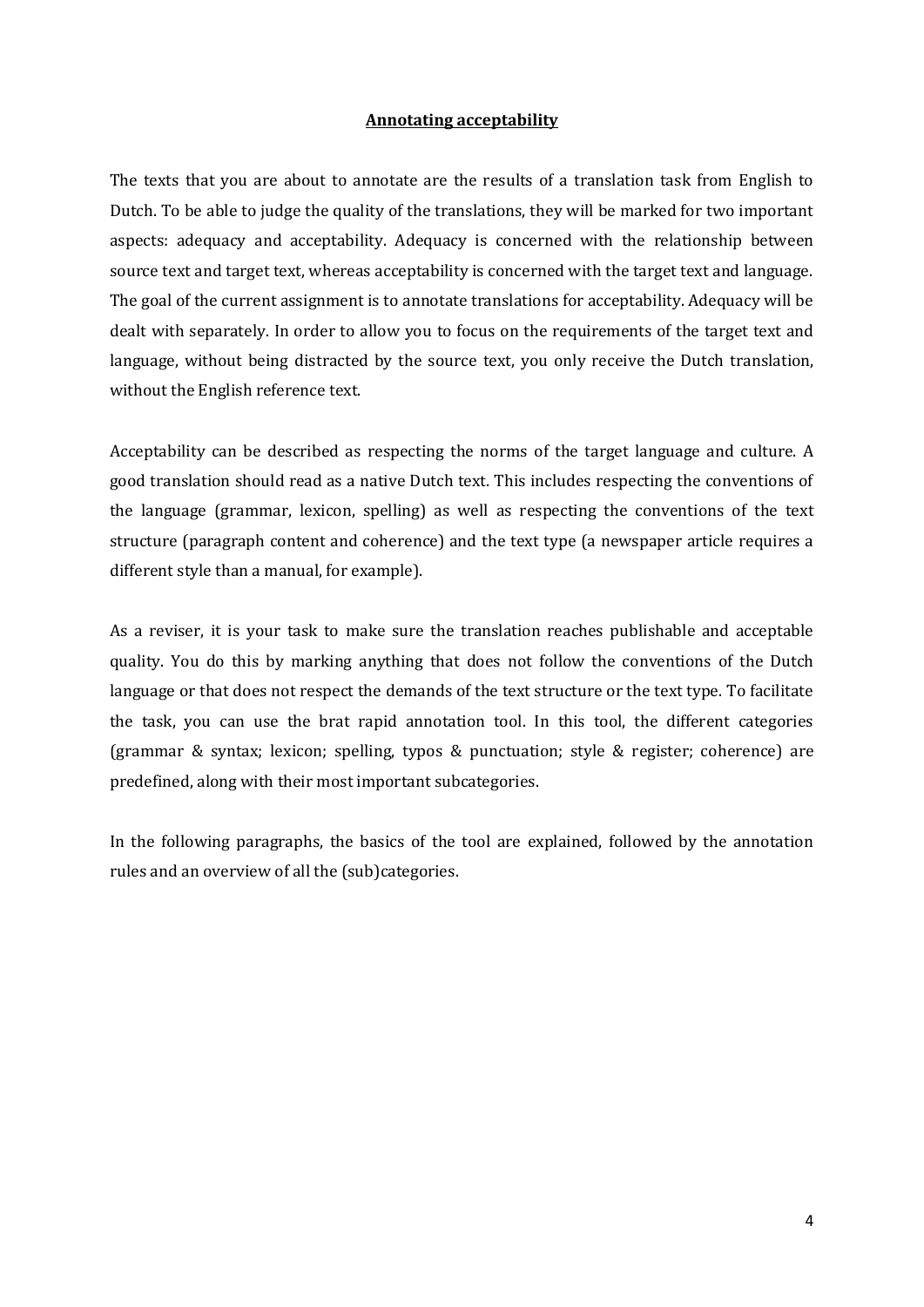# **Using the brat-tool**

Hover over the word 'brat' at the top right hand corner to be able to select 'log in' and use your username and password to log in.

You are now ready to start annotating! Just double-click a word or click and drag to select smaller/larger pieces of text and the tool will give you an overview of the possible categories. The categories and subcategories are listed below 'entity type'. You can expand or collapse the categories for a better overview, but make sure to always select a subcategory, not the main category!

Just click 'ok' when you're done or 'cancel' when you've selected a piece of text that you didn't want to select. To change an annotation, double-click the label above the word. You can change the category, subcategory and notes, you can decide to delete the annotation or you can move the annotation. To move an annotation, first select 'move' and then select the text span where you want the annotation to move to.

You can select a word or span more than once, so it is possible to assign different problem categories to the same word.

## A special type of annotation: the empty span

Sometimes, you'll have to make an annotation that concerns the entire sentence instead of a single word or a short span of text. Rather than selecting the entire sentence in this case, you should insert an empty span at the beginning of the sentence.

An empty span is created by holding down the shift-key while you click.

Remember to only use it at the very beginning of a sentence (before the first word of the sentence) and to only use it for annotations that impact the entire sentence. The guidelines contain information on the cases in which you are allowed/required to use an empty span.

## Linking spans

When you encounter a problem that concerns more than one word, but these words are split up by other words, you'll have to make sure that those non-relevant words are not contained in your span. You do this by selecting the two parts of the sentence that contain the problem separately (so you make two different annotations of the same category) and then you link them together with an arrow. You do this by clicking the first annotation and dragging your mouse pointer to the second annotation. You'll see an arrow appear with the words 'belongs\_to'. The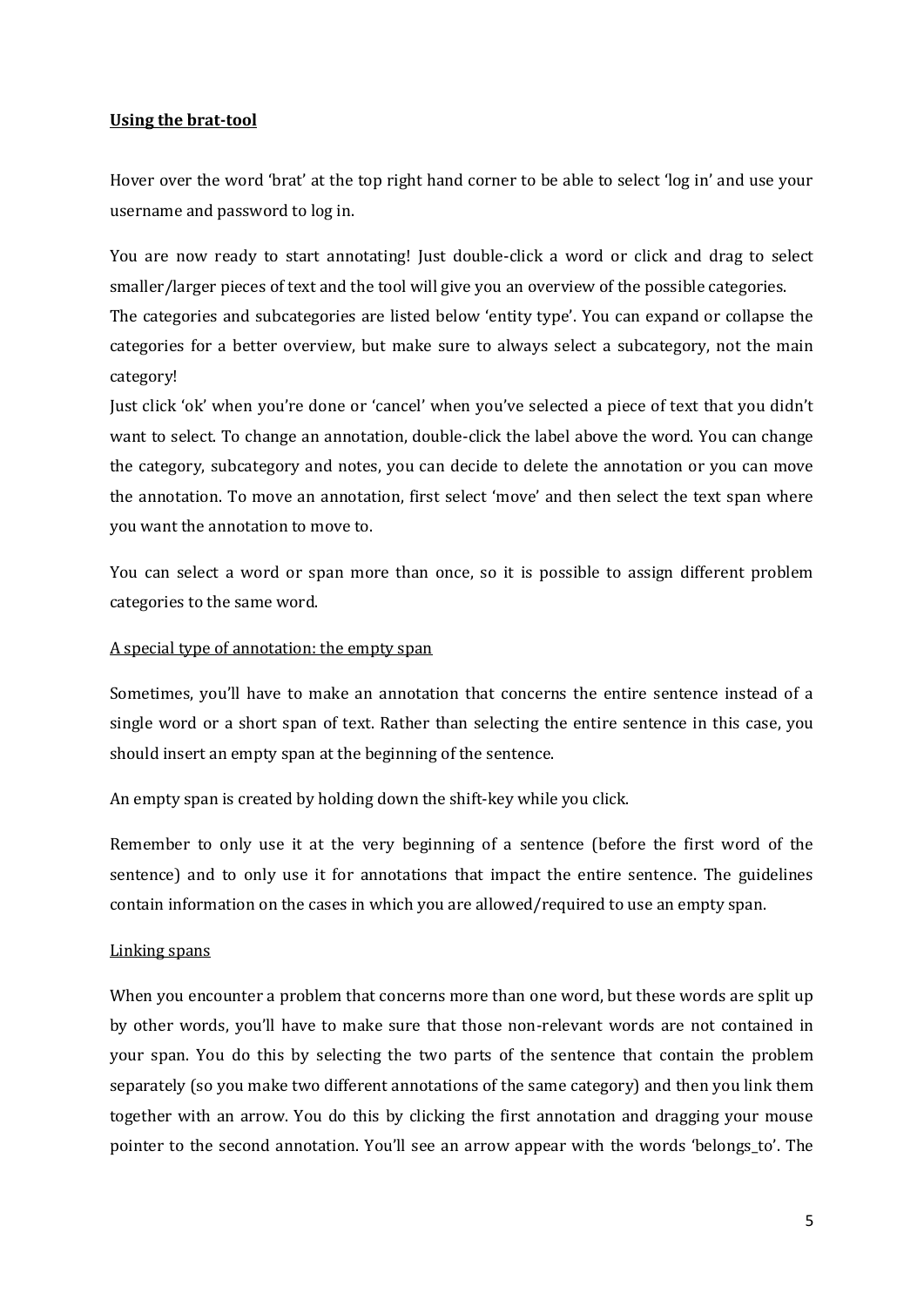guidelines contain information on when you are allowed or required to insert a link between spans.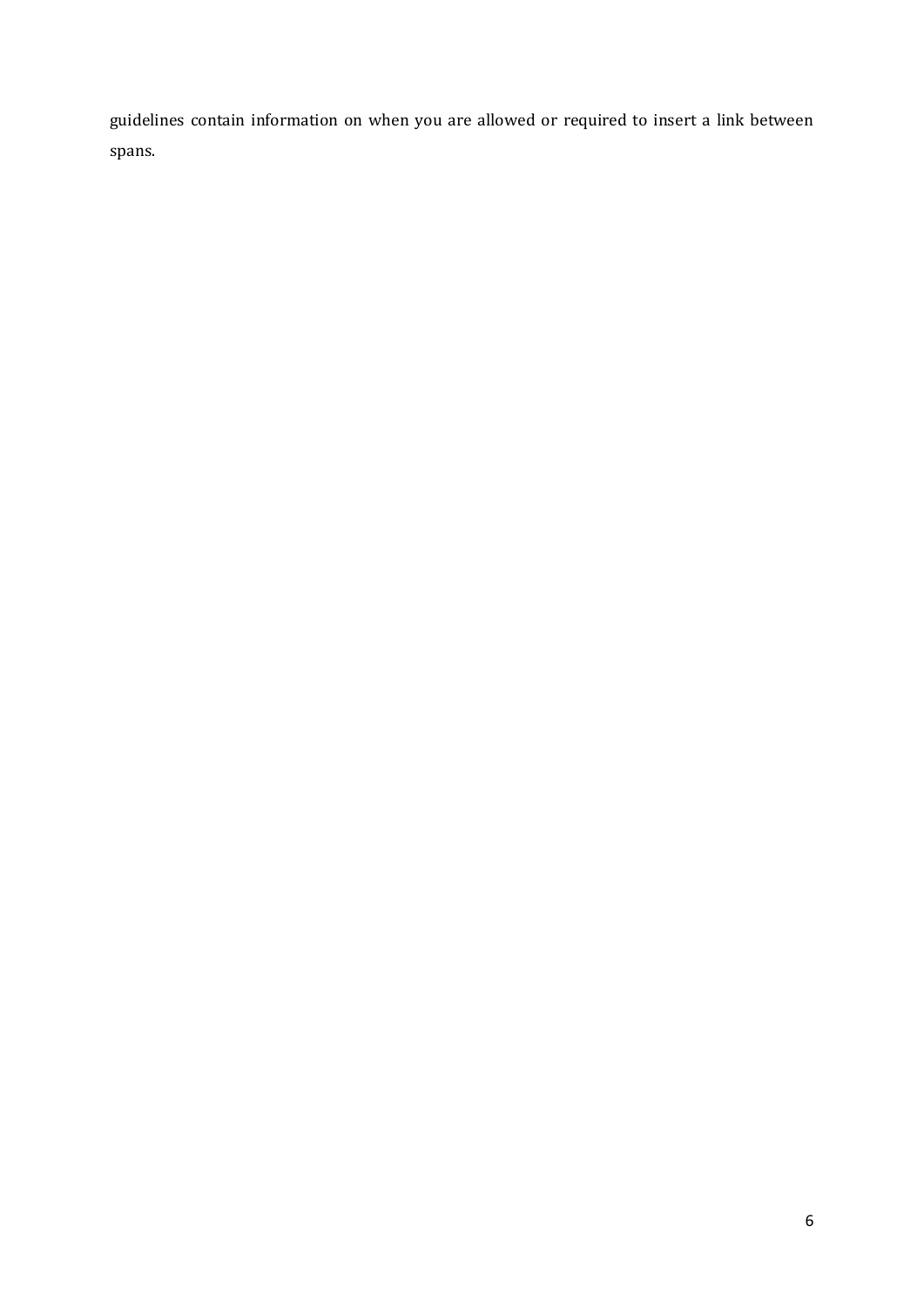# **General annotation rules**

- 1) Always select a subcategory, not a main category.
- 2) Always specify why you made a certain annotation in the 'notes' section. You are allowed to use either English or Dutch for your comments.
- 3) If an item contains more than one problem, highlight the item as many times as there are problems, once for each problem (for example, a word that contains both a compound error and a capitalization error).
- 4) Only select 'other' if there is no other category that describes the problem better.
- 5) If you are not sure about your annotation, end your comment in the notes section with a double question mark '??' to indicate this insecurity.
- 6) If the same problem occurs more than once, select each occurence seperately.

# **When in doubt…**

If you are not sure whether or not something is an error, don't be afraid to consult external sources. You are perfectly allowed to use a dictionary or a search engine to look things up. Some useful sites that you could consult are:

<http://www.vandale.be/> <http://taaladvies.net/> [http://woordenlijst.org](http://woordenlijst.org/) <http://www.vrt.be/taal/>

You can refer to external sources in the 'notes' section to support your decisions. It's also allowed to look back to previous texts, to check how you annotated the same problem in a different translation.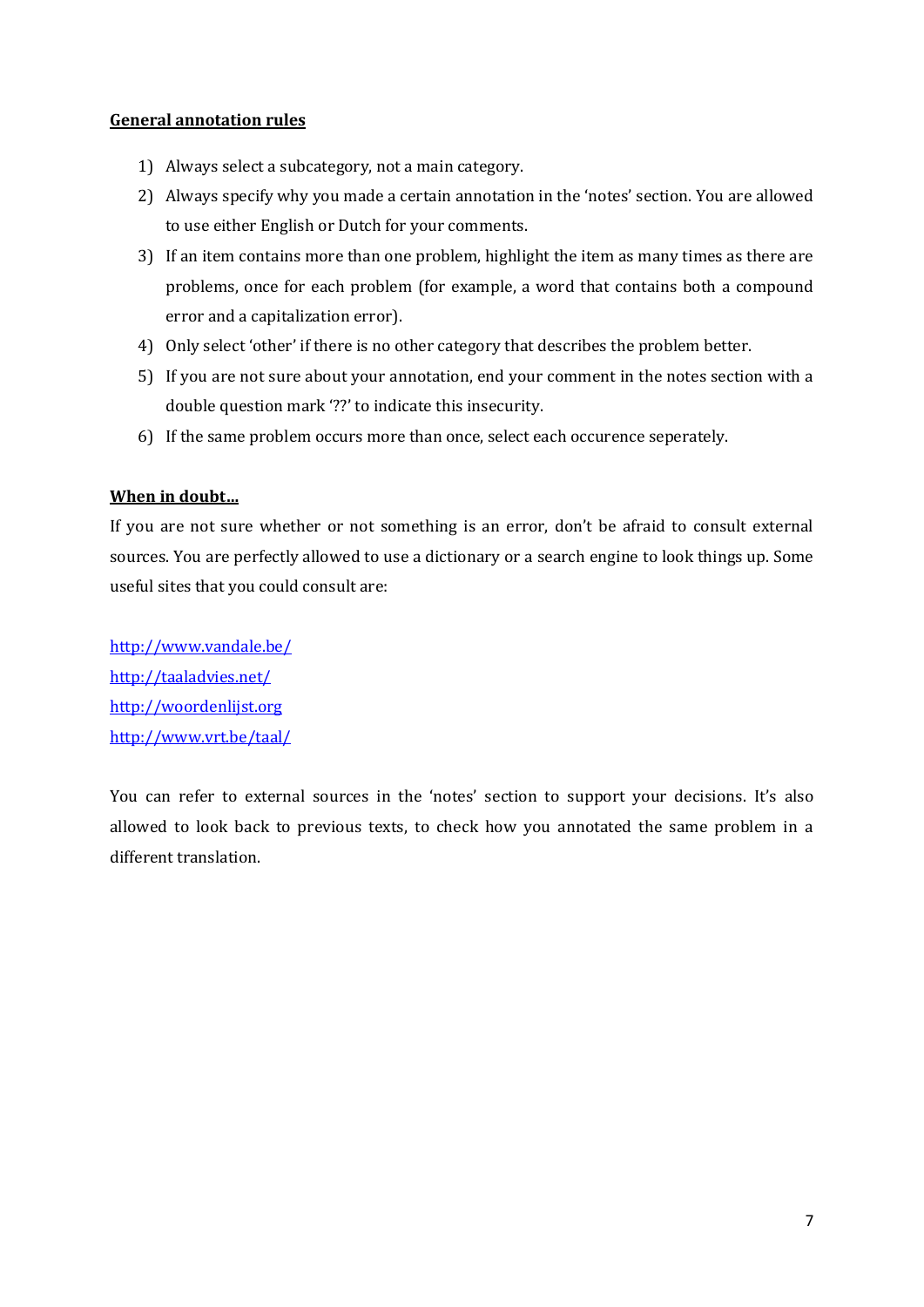# **Categorization**

A detailed explanation of each subcategory can be found below the overview on this page. The information consists of the category name and colour in the brat-tool, followed by the full name, a definition, important remarks, guidelines for annotation and examples. The words that should be annotated are underlined (empty spans are indicated with an asterisk - \*) and the information after the arrow sign is an example of a possible annotation note.

| <b>Grammar</b><br>$\boldsymbol{\mathcal{S}}$ | <b>Lexicon</b> | <b>Spelling &amp; typos</b> | <b>Style &amp; register</b> | <b>Coherence</b> |
|----------------------------------------------|----------------|-----------------------------|-----------------------------|------------------|
| syntax                                       |                |                             |                             |                  |
| Article                                      | Wrong          | Capitalization              | Register                    | Conjunction      |
|                                              | preposition    |                             |                             |                  |
| Comparative/                                 | Wrong          | Single-word                 | Untranslated                | Missing info     |
| superlative                                  | collocation    | spelling mistake            |                             |                  |
| Singular/plural                              | Word<br>non-   | Compound                    | Repetition                  | Logical problem  |
|                                              | existent       |                             |                             |                  |
| Verb form                                    |                | Punctuation                 | <b>Disfluent</b>            | Paragraph        |
|                                              |                |                             | sentence/                   |                  |
|                                              |                |                             | construction                |                  |
| Article-noun                                 |                | Typo                        | <b>Short sentences</b>      | Inconsistency    |
| agreement                                    |                |                             |                             |                  |
| Noun-adjective                               |                |                             | Long sentence               | Other            |
| agreement                                    |                |                             |                             |                  |
| Subject-verb                                 |                |                             | Text type                   |                  |
| agreement                                    |                |                             |                             |                  |
| Reference                                    |                |                             | <b>Other</b>                |                  |
| <b>Missing</b>                               |                |                             |                             |                  |
| constituent/                                 |                |                             |                             |                  |
| preposition                                  |                |                             |                             |                  |
| Superfluous                                  |                |                             |                             |                  |
| word/                                        |                |                             |                             |                  |
| constituent                                  |                |                             |                             |                  |
| Word order                                   |                |                             |                             |                  |
| Structure                                    |                |                             |                             |                  |
| <b>Other</b>                                 |                |                             |                             |                  |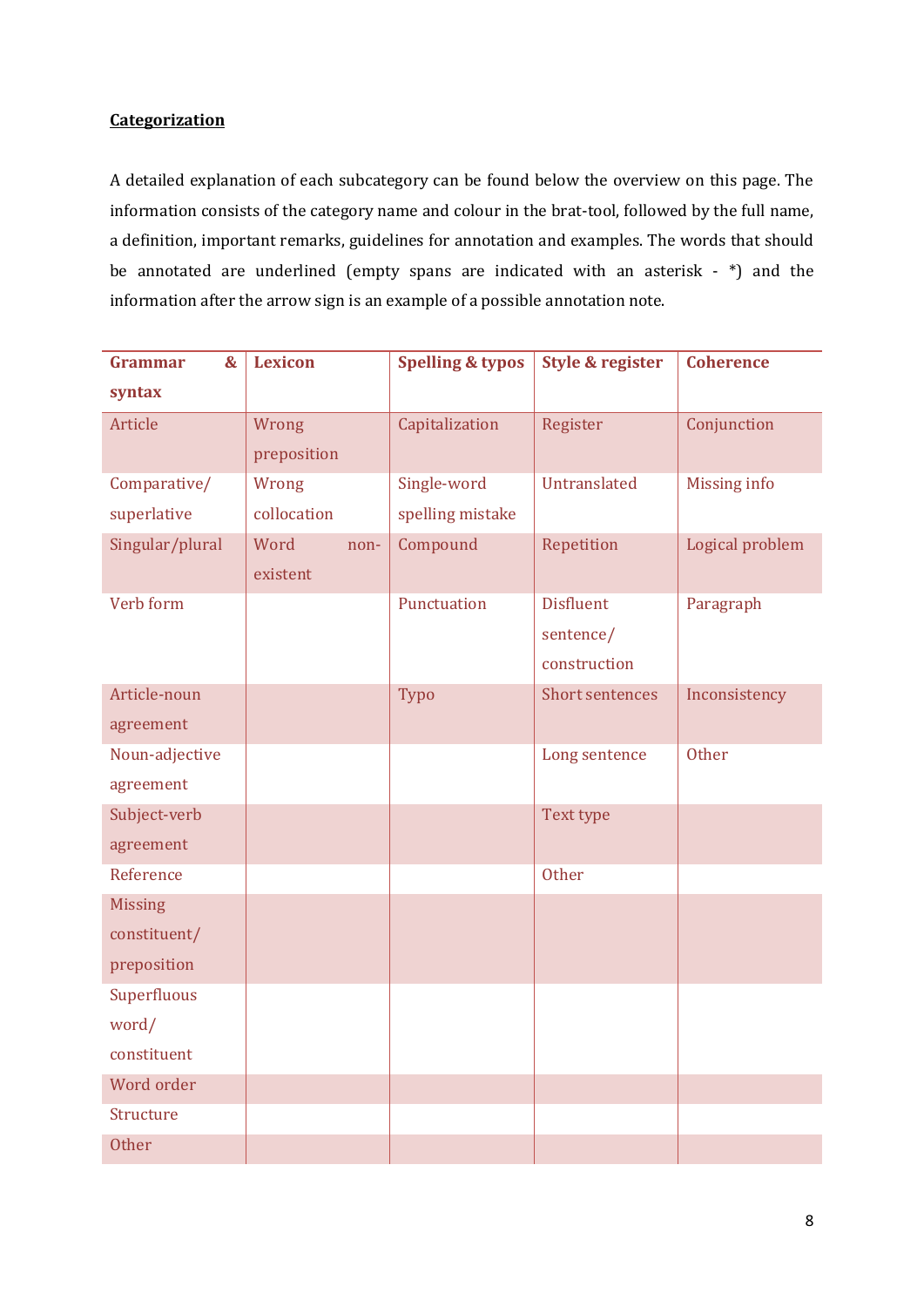## GramSyn (red) Grammar & syntax:

*Definition* 'This does not follow the grammatical or structural<sup>3</sup> rules of the Dutch language.'

#### **article**

- *Definition* 'There is an article that should not be there, or there is no article where there should be one.'
- *Be careful!* If you encounter a singular noun that either needs to receive an article or needs to be replaced by the plural version in order for it to be correct, also select this category.
	- e.g.: ze kunnen schijnbaar terminale ziekte genezen
- *Be careful! (2)* If the article is incorrect for the noun, select 'article-noun agreement'.
- *Annotation* If the article is missing, select the noun it belongs to; if the article is superfluous, select the article itself. Specify the type of error in the notes-section.
	- e.g.: <u>VN-milieuprogramma</u> waarschuwt  $\rightarrow$  missing article, should be 'het VNmilieuprogramma waarschuwt'

# **comparative/superlative**

- *Definition* 'The structure or form of the comparative or superlative is incorrect.'
- *Annotation* Select the entire comparative/superlative.
	- $e.g.: praktische \rightarrow meets praktische$
	- e.g.: een meer belangrijk verschil is dat...  $\rightarrow$  een belangrijker verschil

### **singular/plural**

- *Definition* 'A word that has no plural or singular has been given this form or an incorrect plural has been given.'
- *Annotation* Select the word.
	- e.g.: Ik heb gisteren een hersen gegeten  $\rightarrow$  'hersenen' is always plural
	- e.g.: Ze luistert graag muzieken  $\rightarrow$  'muziek' has no plural

# **verb form**

1

*Definition* 'A grammatically incorrect tense or verb form.'

*Annotation* If a whole verb form is incorrect, select the entire constituent (if the verbs are split up by non-verbs, select the two parts and use an arrow to link the verbs). Specify the type of error – tense or form - in the notes-section and only select the word(s) where the issue occurs.

<sup>&</sup>lt;sup>3</sup> Though syntax/structure is often seen as synonymous to grammar or as a subset of grammar, we chose to add (near-)synonyms in these annotations rules, so that they were easy to understand by people with different linguistic backgrounds.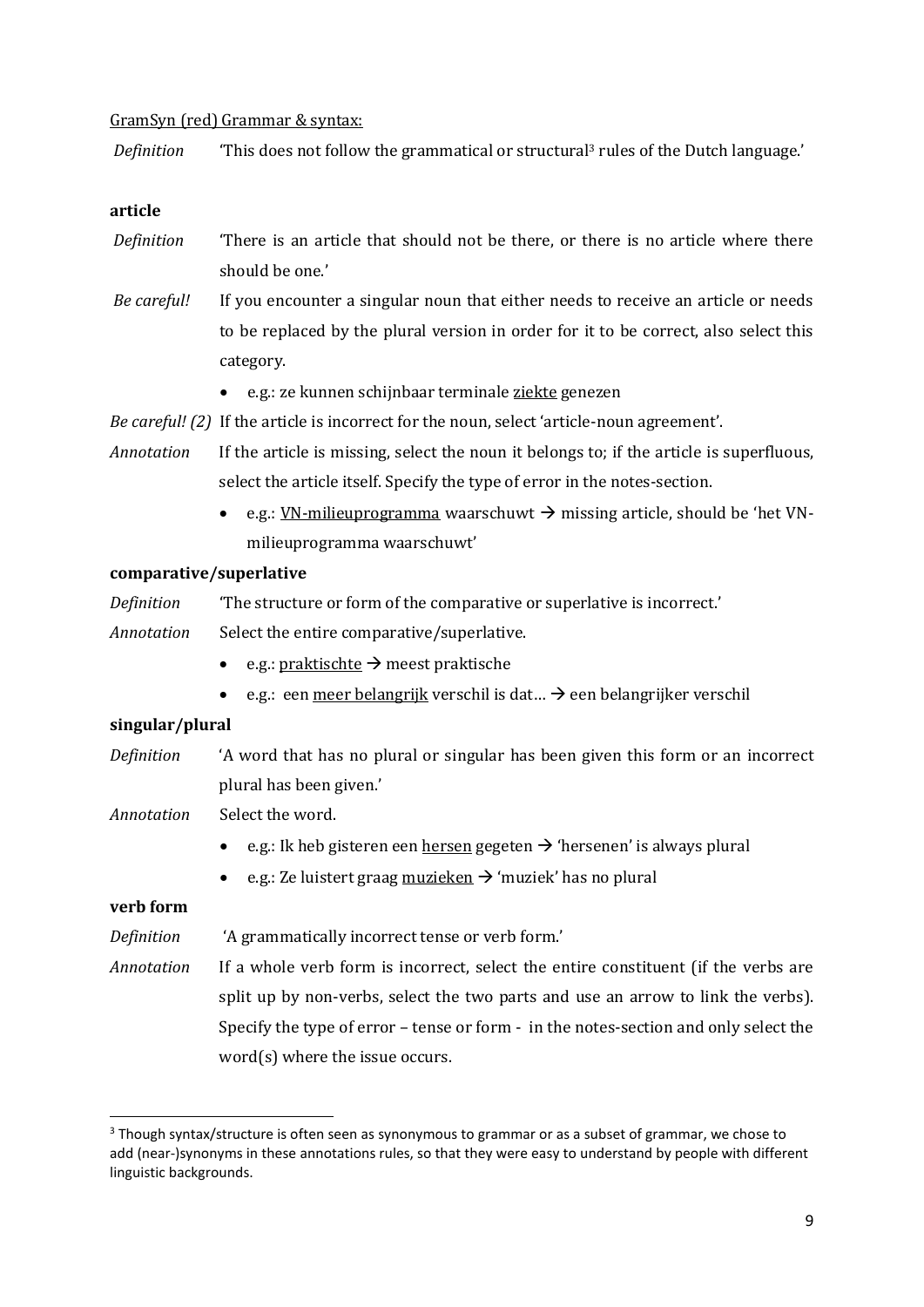- *Be careful!* Only use this category if the actual verb form is incorrect or does not exist. If the form itself is correct, but the spelling is wrong (for example 'zij', 'verhuizde') select 'spelling & typos – single-word spelling mistake). If the verb exist, but is not the one intended in this context, select 'Lexicon – wrong collocation' rather than 'verb form' (for example 'wijdt' for 'wijt' or 'opgeheven' for 'opgegeven').
	- e.g.: zodat vorderingen van schijnbare genezing te zien in een geschikte context  $\rightarrow$  verb form, should be 'gezien worden'
	- e.g.: Ontgind  $\rightarrow$  verb form, schould be 'ontgonnen'
	- e.g.: ik wordt  $\rightarrow$  verb form, should be 'ik word'

## **article-noun agreement**

*Definition* 'Mismatch between article and noun.'

*Annotation* Select both the article and the noun and link them together with an arrow.

e.g.: de hoofd  $\rightarrow$  wrong article

## **noun-adjective agreement**

*Definition* 'Mismatch between noun and adjective.'

- *Annotation* Select the adjective and the noun separately and link the annotations together with an arrow.
	- e.g. een slimme meisje  $\rightarrow$  een slim meisje

## **subject-verb agreement**

*Definition* 'The subject and verb differ in number.'

*Annotation* Select the subject and the verb separately and link the annotations together with an arrow.

> e.g.: onze planeet...ondergaan  $\rightarrow$  'planeet' is singular, verb should be singular as well

## **reference**

*Definition* 'Mismatch between referring expression and referent'

- *Annotation* Select the referent and the referring expression separately and link the annotations together with an arrow. In case of a compound, select the entire compound (even if the compound is incorrectly split up).
	- e.g.: Ze heeft een contact verbod aangevraagd die hem verplicht om...  $\rightarrow$  een contactverbod dat

## **superfluous – superfluous word or constituent**

*Definition* 'The sentence is grammatically incorrect because there is a superfluous constituent or word. This can be a constituent that already appeared earlier in the sentence or a word that has been written twice in a row.'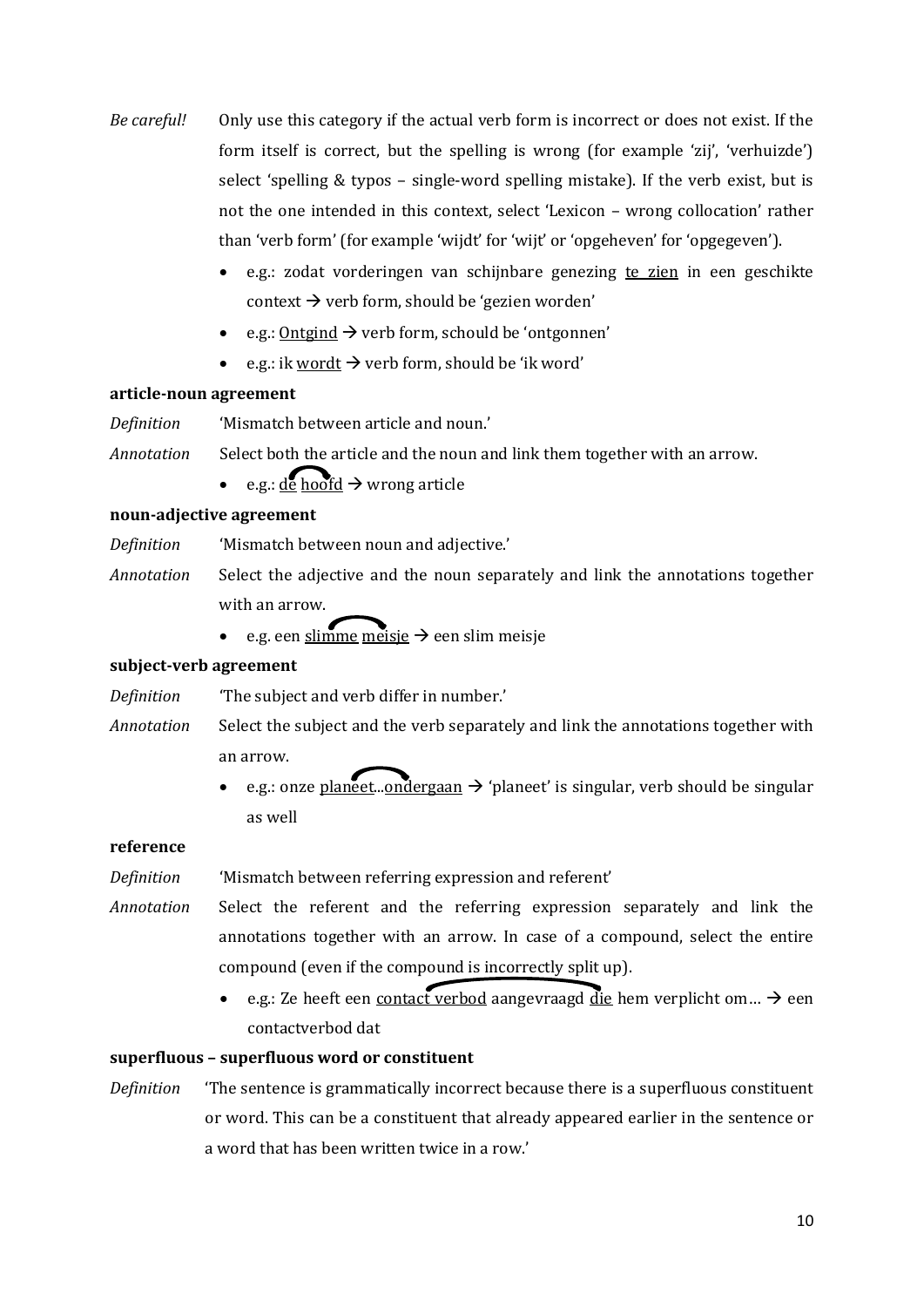- *Annotation* Select the superfluous word or constituent. If the word appears twice and either one of them can be deleted to make the sentence grammatically correct, select the first occurrence of the word.
	- e.g.: Ze heeft het verteld aan de politie verteld.
	- $\bullet$  e.g.: <u>de</u> de hond

## **missing - missing constituent or preposition**

- *Definition* 'The sentence is grammatically incorrect because a necessary part of the structure is missing, this can be a preposition or an entire constituent such as an obligatory direct object.'
- *Be careful!* Missing articles should be highlighted as 'article', not as 'missing constituent or preposition'.
- *Be careful! (2)* Only select 'missing constituent' if a whole constituent or preposition is missing. If part of a verb form is missing (but not the whole verb), select 'grammar & syntax – verb form', not 'missing constituent'.
- *Annotation* If a preposition is missing, select the noun phrase following the missing preposition, even if the preposition is part of a verb with a fixed preposition. If an essential subject or object is missing, select the verb. If an entire constituent that does not belong to either a noun or a verb is missing, insert an empty span at the beginning of the sentence and specify the missing element.
	- e.g.: Hij begon het verzenden van berichten  $\rightarrow$  'hij begon met het verzenden'
	- e.g.: Ze abonneerde zich het nieuwe tijdschrift  $\rightarrow$ 'op het nieuwe tijdschrift'

# **word order**

*Definition* 'This word order is grammatically incorrect.'

- *Be careful!* If the word order is grammatically correct, but another word order would be better (more natural), select 'style & register – disfluent', not 'grammar & syntax – word order'.
- *Annotation* If there are only two words or parts of the sentence that should switch places, select these parts separately and link them together with an arrow. If something more complex is wrong with the word order, insert an empty span at the beginning of the sentence and specify the incorrect and correct word order in the 'notes' section.
	- e.g.: Ten derde klimaatverandering kan de temperatuur verhogen  $\rightarrow$  Inversion after 'ten derde'

## **structure - other structural problems**

*Definition* 'There is something wrong with the structure of the entire sentence that is not just the cause of an incorrect verb form, lack of agreement or word order.'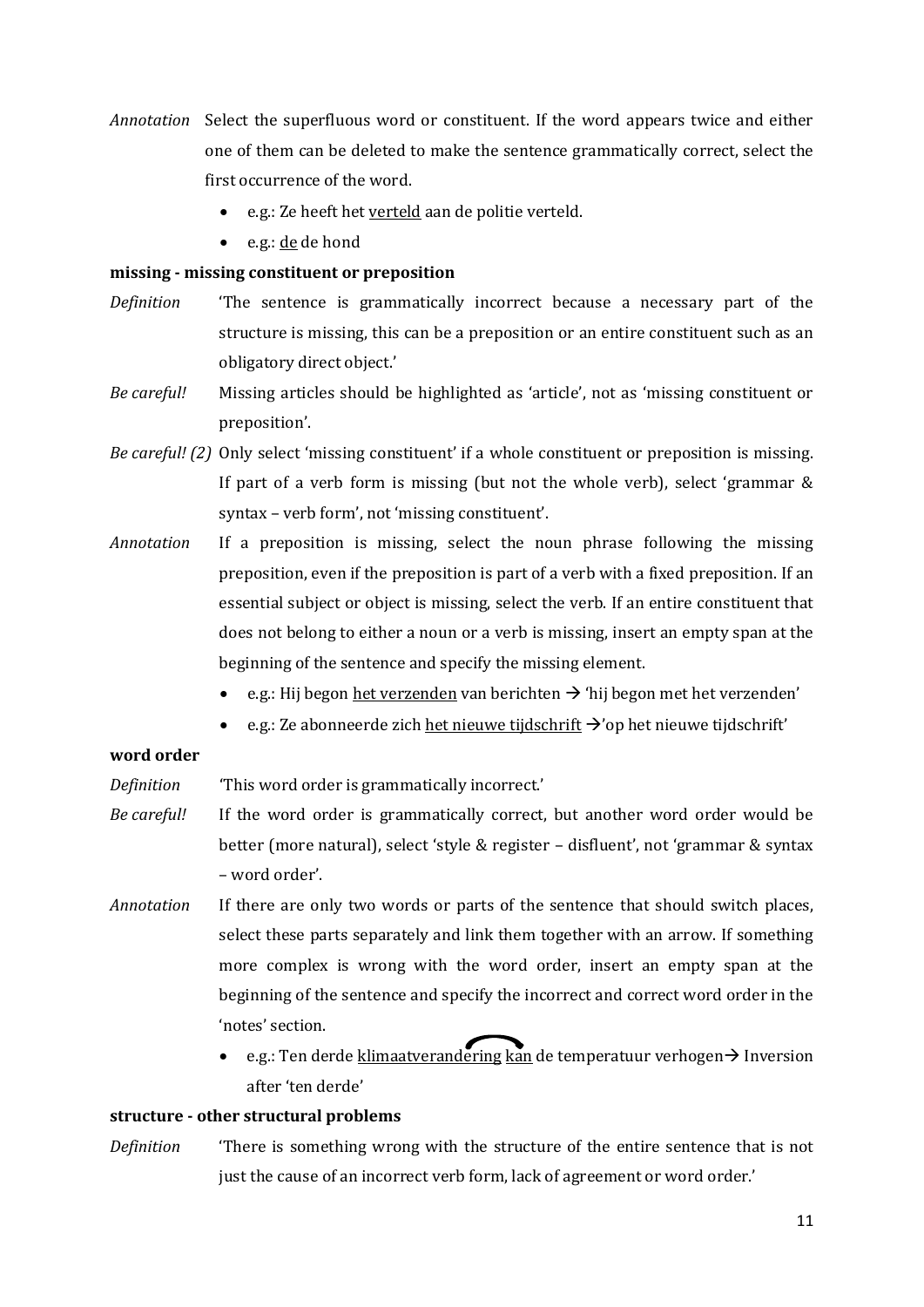- *Annotation* Insert an empty span at the beginning of the sentence and specify the problem in the 'notes' section.
	- e.g.: \*Wouden gaan verloren; wegen en dammen worden aangelegd; de populatie neemt toe: natuurlijke habitatten worden weggedaan voor landbouw; mijnbouw; en vervuiling van zeewater bevorderen omstandigheden waaronder nieuwe en oude pathogenen kunnen bloeien  $\rightarrow$ different structures in the same sentence

# **gram\_other – other grammatical / syntactical problems**

Choose this category when you encounter a grammatical / syntactical error that does not belong to any of the abovementioned categories. Always explain why you choose this category. It is possible to link two annotations together with an arrow if they are separated by non-relevant words.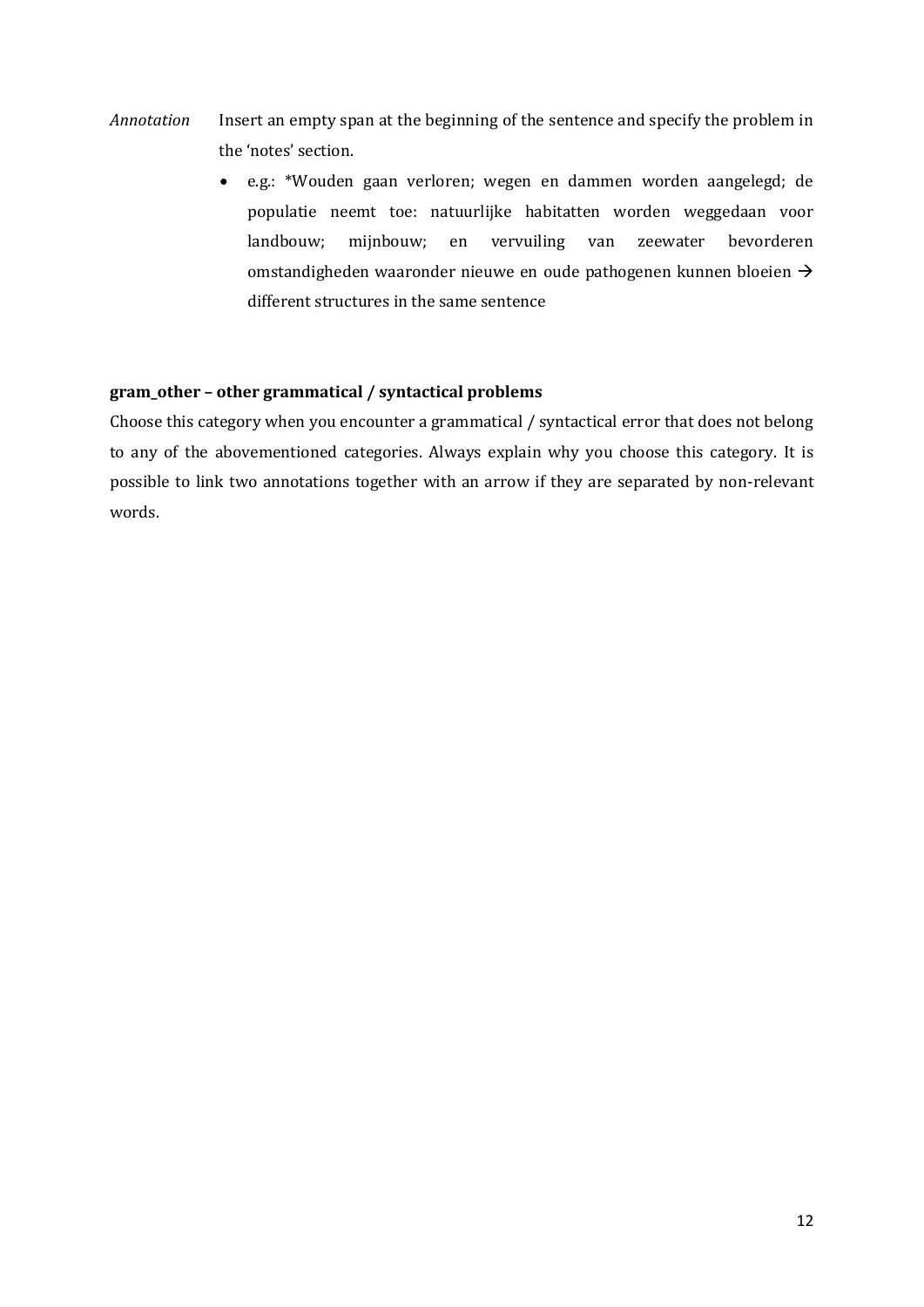## Lexic (yellow) Lexical problems

*Definition* 'This is a lexical problem/error when looking at the Dutch language.'

# **wrong preposition**

*Definition* 'This expression requires a different preposition.'

*Annotation* Select the preposition.

- e.g.: de ziekte komt voor in vliegende honden  $\rightarrow$  bij vliegende honden
- e.g.: Mevrouw Nestler van Santa Fe  $\rightarrow$  uit Santa Fe
- e.g.: ze was begonnen om berichten te verzenden  $\rightarrow$  met berichten te verzenden

## **wrong collocation**

- *Definition* 'The word(s) exist(s) in Dutch, but is/are used in the wrong or in a strange way: uncommon combinations of words, errors in fixed expressions,…'
- *Be careful!* If the combination of words is lexically correct, but not logical in the context, select 'coherence – logical problem', not 'lexicon – wrong collocation'.
- *Annotation* Select the word or constituent that is used in a wrong way. If there is a problem with a fixed expression, select the entire expression (prepositions included!). If an inappropriate verb or adjective is used with a noun, select the entire verb or adjective. If the expression or collocation is split up by non-relevant words, select the two parts of the collocation separately and link them together with an arrow.
	- e.g.: de vergadering gaat door om  $5u \rightarrow$  should be: vindt plaats
	- e.g.: veranderingen in het milieu zullen een stijging van besmettelijke ziektes tot stand brengen  $\rightarrow$  should be: met zich meebrengen
	- e.g.: in diepe nesten zitten  $\rightarrow$  should be: diep in de nesten zitten
	- e.g.: De temperaturen zorgen ervoor dat pathogenen kunnen bloeien.  $\rightarrow$ 'bloeien' is something that can't be said about 'pathogenen'

## **word non-existent**

- *Definition* 'This word does not exist in Dutch'
- *Be careful!* If the non-existent word is the result of incorrect grammar, select the appropriate category in the 'grammar & syntax' section, not 'Lexicon – word non-existent'.
	- e.g.: ontgind  $\rightarrow$  non-existent verb form of 'ontgonnen', belongs to grammar & syntax – verb form
- *Annotation* Select the word. If the word is a verb that is split up by non-relevant words, select the two parts separately and connect them with an arrow.
	- e.g.: Plantaties  $\rightarrow$  should be: plantages
	- e.g.: Bosverlies  $\rightarrow$  should be: ontginning van bossen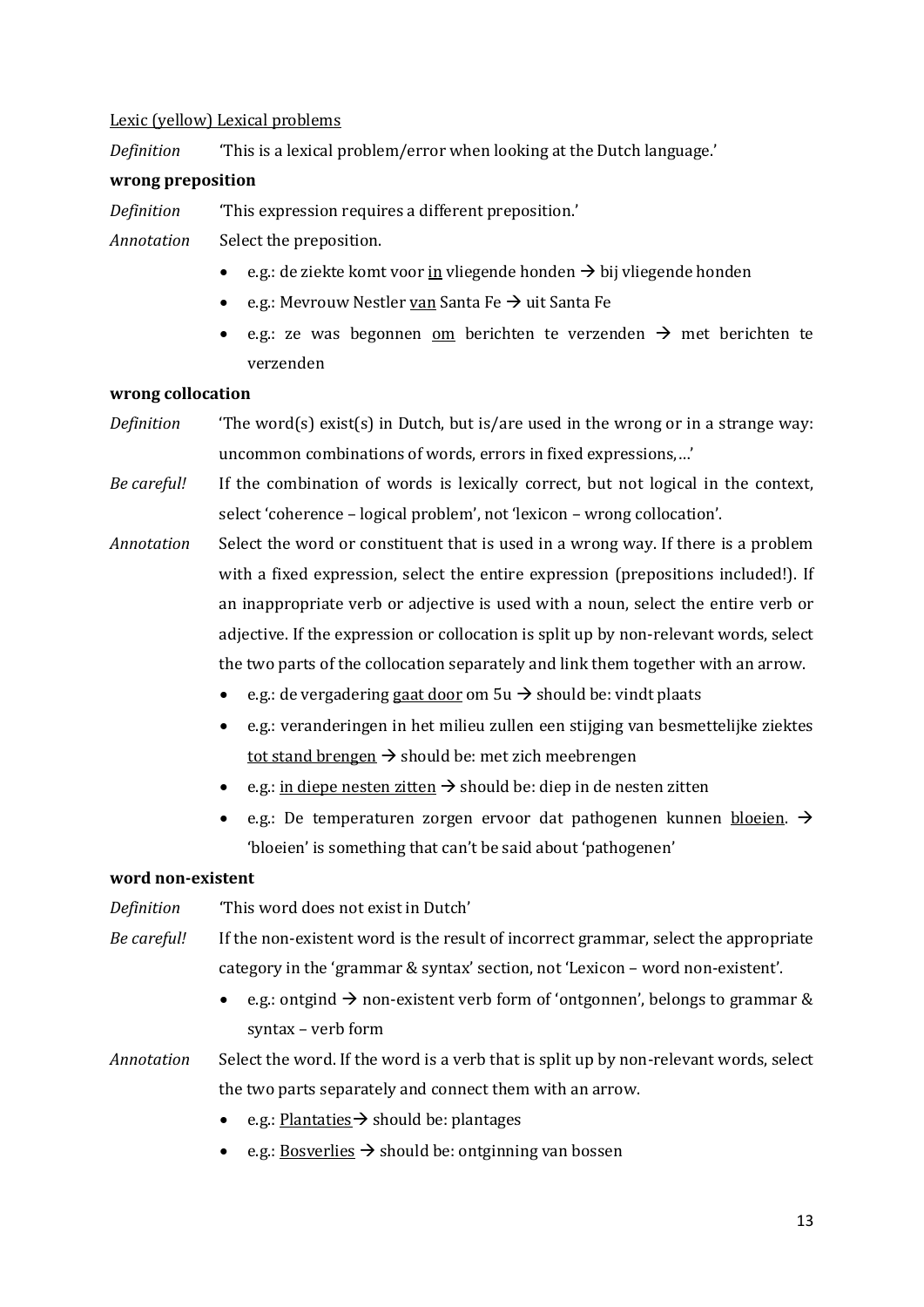## Spel Typ (blue) Spelling, typos and punctuation

- *Definition* 'This does not follow the rules of spelling and punctuation of the Dutch language or this is a typo.'
- *Be careful!* If there is more than one type of spelling mistake in one word, select the word twice: once for each type. For example, when a compound is split up and spelled with a capital letter, you select the word once for 'capitalization' and once for 'compound'.

## **capitalization**

*Definition* 'This does not follow the Dutch language rules of capitalization.'

- *Annotation* Select the whole word.
	- $e.g. afrika \rightarrow Afrika$

## **spelling\_mistake - single-word spelling mistake**

*Definition* 'General spelling mistake: wrong spelling of a single word.'

- *Annotation* Choose this category when you encounter an error other than 'capitalization' in a word that is not part of a compound. Always explain why you choose this category. Select the entire word.
	- e.g.:  $\frac{\text{advokaat}}{\text{advodat}}$
	- e.g.: financieel  $\rightarrow$  financieel

## **compound**

- *Definition* 'This compound is misspelled: there is a space between two elements of a oneword compound, there is a space between the first part of the compound and the hyphen, there is a superfluous hyphen,… A compound can be a noun as well as an adjective, a verb or a preposition.'
- *Annotation* Select the entire compound, unless the second part of the compound does not follow directly after the first, in which case you only select the first part.
	- e.g.: anti-semitische  $\rightarrow$  antisemitische
	- e.g.: groei en leerlijnen  $\rightarrow$  no space between first part of a compound and hyphen.

# **punctuation**

- *Definition* 'The punctuation of the sentence is wrong or missing.'
- *Be careful!* If a punctuation mark within a word or compound is used in the wrong way, select 'single-word spelling mistake' or 'compound', not 'punctuation'. e.g.: de jaren '90  $\rightarrow$  single-word spelling mistake
	- e.g.: brood-rooster  $\rightarrow$  compound
- *Be careful! (2)* However, if the punctuation mark is a quotation mark, you should select 'punctuation' and select the entire word, not just the punctuation mark.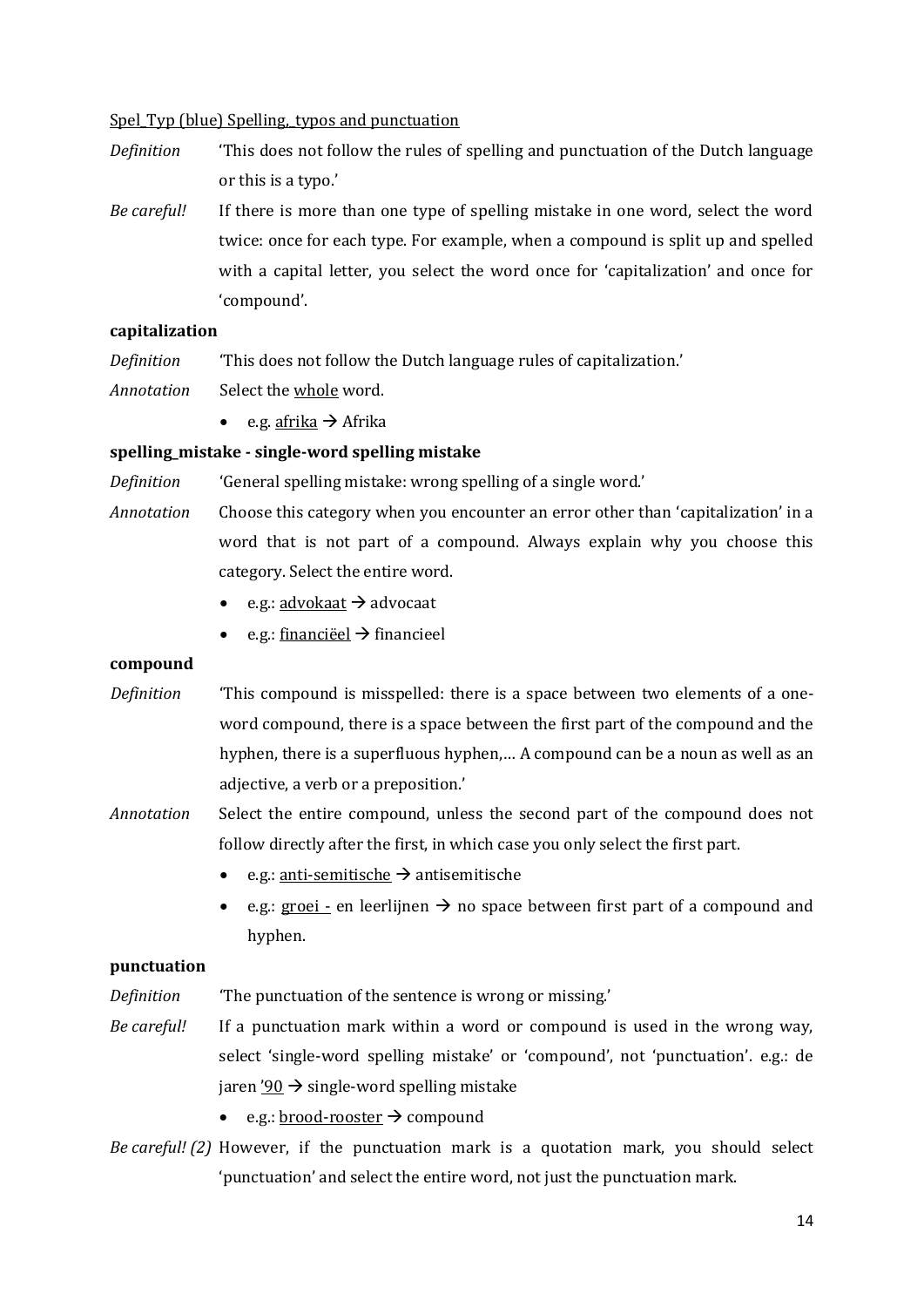- e.g.: 'Wonder'middelties  $\rightarrow$  quotation marks should be around the entire word.
- *Annotation* Select the punctuation mark. If the punctuation mark is missing, insert an empty span at the beginning of the sentence. If there are quotation marks at the beginning or end of a sentence/constituent, but not on the other side, select the quotation mark that is there, and specify the problem. If both single and double quotation marks are used, select the first quotation mark and specify the problem. If the wrong quotation marks are used on both sides, select the opening quotation mark.
	- e.g.: full stop after title, semicolon between two words rather than two main clauses,…
	- e.g.: Hij zei: "Ik heb het niet gedaan.  $\rightarrow$  missing quotation mark at end of quote.
	- e.g.: Ze heeft het probleem 'grondig" bestudeerd.  $\rightarrow$  Both single and double quotation marks are used (better use single quotation marks for irony)
	- e.g.: Ze heeft het probleem "grondig" bestudeerd.  $\rightarrow$ use single quotation marks to express irony.

# **typo**

- *Definition* 'This error was probably caused by typing too fast: letters have been switched, there is a letter missing or too many, there's a superfluous or missing space,… '
- *Be careful!* Do not interpret spelling mistakes as typos. Only select 'typo' if the error cannot be classified elsewhere, otherwise select 'spelling, typos & punctuation – singleword spelling mistake' or the appropriate category.
- *Annotation* Select the entire word, not just the few letters that need to be changed. If a word has been typed twice, select the first time it occurs. If there is a space before a punctuation mark, select the punctuation mark.
	- $e.g.: dennken \rightarrow denken$
	- e.g.: De vis zwom in het water  $\rightarrow$  no space before a punctuation mark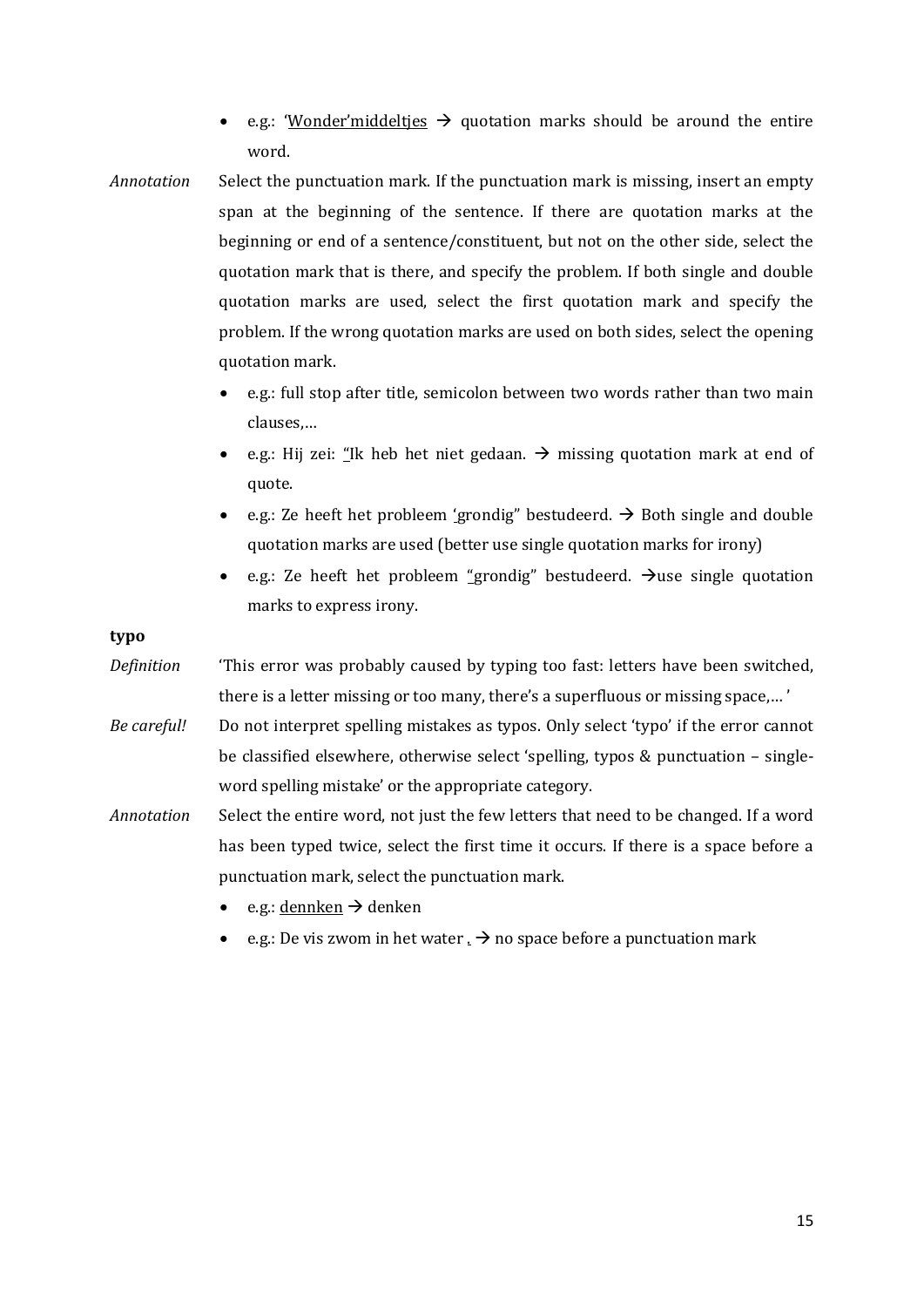# **Style\_reg (pink) Style and register**

### **register**

- *Definition* 'The words have the same meaning, but the chosen word/expression is too formal/informal/... for the text.'
- *Annotation* Select the word(s) or expression from the inappropriate register. If they are split up by non-relevant words, select the two parts separately and connect them with an arrow.
	- e.g.:  $\frac{dat}{dt} \rightarrow \frac{to}{gt}$  too informal / vulgar, should be 'die vrouw' in this text

#### **untranslated**

| Definition | 'A word / fragment of which a Dutch translation exists is left untranslated.' |
|------------|-------------------------------------------------------------------------------|
| Annotation | Select all the untranslated words.                                            |

• e.g.: De UN heeft ons gewaarschuwd voor de opwarming van de aarde  $\rightarrow$  'UN' has a Dutch translation: 'VN'.

#### **repetition**

- *Definition* 'The same or a very similar word/expression is used too often or is too close to the previous occurrence of the word/expression, it's better to use a synonym.'
- *Annotation* Select the first occurrence of this word/expression and specify why/where it has been used too often in the notes. If the expression or constituent is split up by non-relevant words, select the two parts separately and connect them with an arrow.

# **disfluent - disfluent sentence/construction**

*Definition* 'The sentence / constituent is not grammatically incorrect, but it is nonetheless very difficult to read, it could be translated in a much more idiomatic way.'

*Annotation* Insert an empty span at the beginning of the sentence and specify the problem.

# **short sentence**

*Definition* 'This segment contains too many short sentences, which affects the readability.'

*Annotation* Insert an empty span at the beginning of the first short sentence.

### **long\_sentence**

- *Definition* 'This sentence is too long, it would benefit the readability if this sentence were split up.'
- *Annotation* Insert an empty span at the beginning of the sentence.

**text type**

- *Definition* 'This is not necessarily a problem, but the text type allows or requires different constructions or deletions.'
- *Annotation* If the issue is contained in one word or constituent, select that word/constituent. If the constituent is split up by non-relevant words, select the two parts of the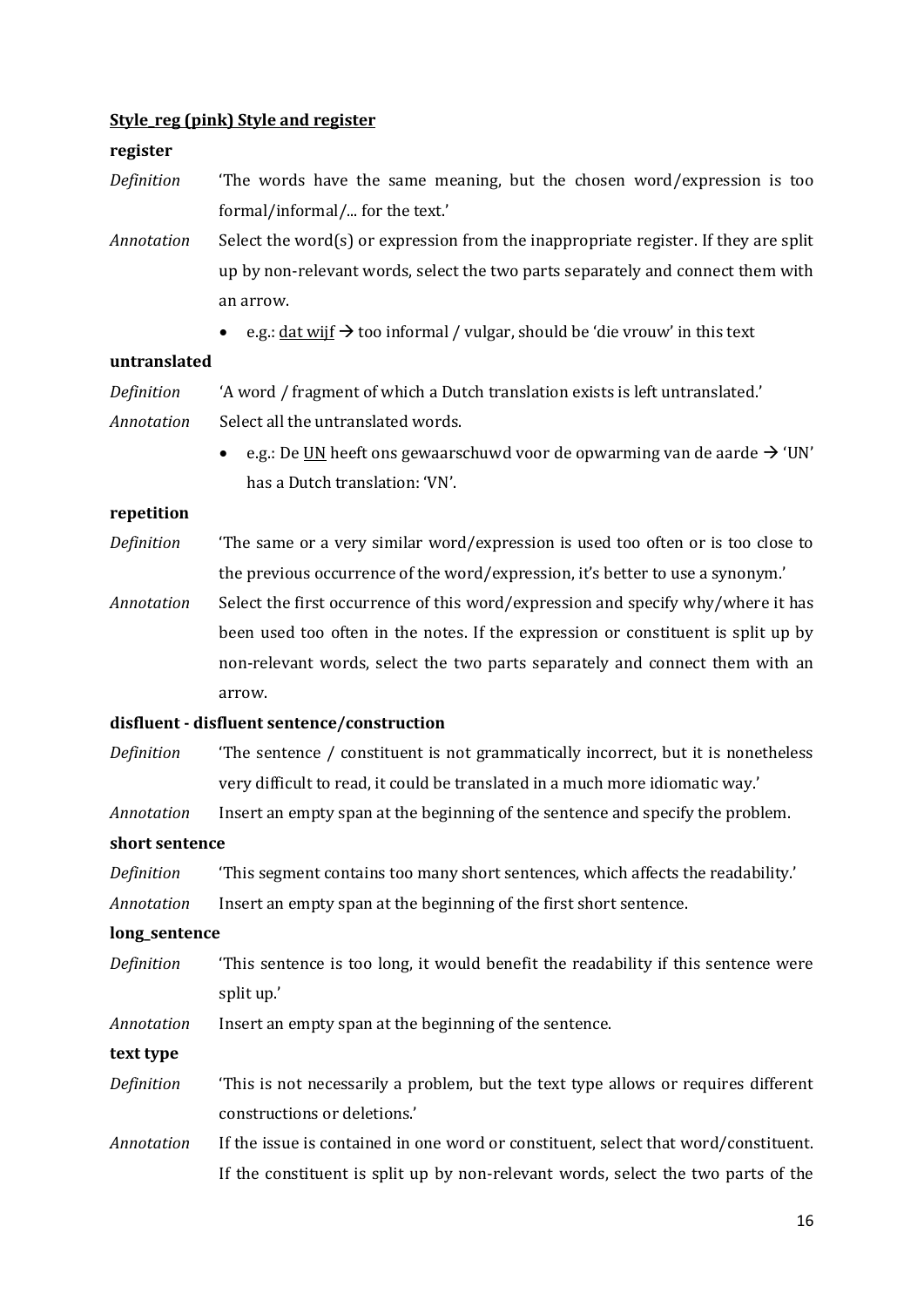constituent separately and connect them with an arrow. If the issue affects an entire sentence, insert an empty span at the beginning of the sentence where the issue occurs.

- e.g.: \*Tijdens een boswandeling hebben de scouts een schat gevonden  $\rightarrow$  no articles in the title of a newspaper article, 'scouts vinden schat tijdens boswandeling' is better
- e.g.: 'Meneer Letterman zei dat hij...' → 'Letterman zei dat hij...': usually only the last name is used in a Dutch newspaper article

# **style\_other – other style & register problems**

Choose this category when you encounter a style/ register problem that does not belong to any of the abovementioned categories. Always explain why you choose this category. It is possible to link two annotations together with an arrow if they are separated by non-relevant words.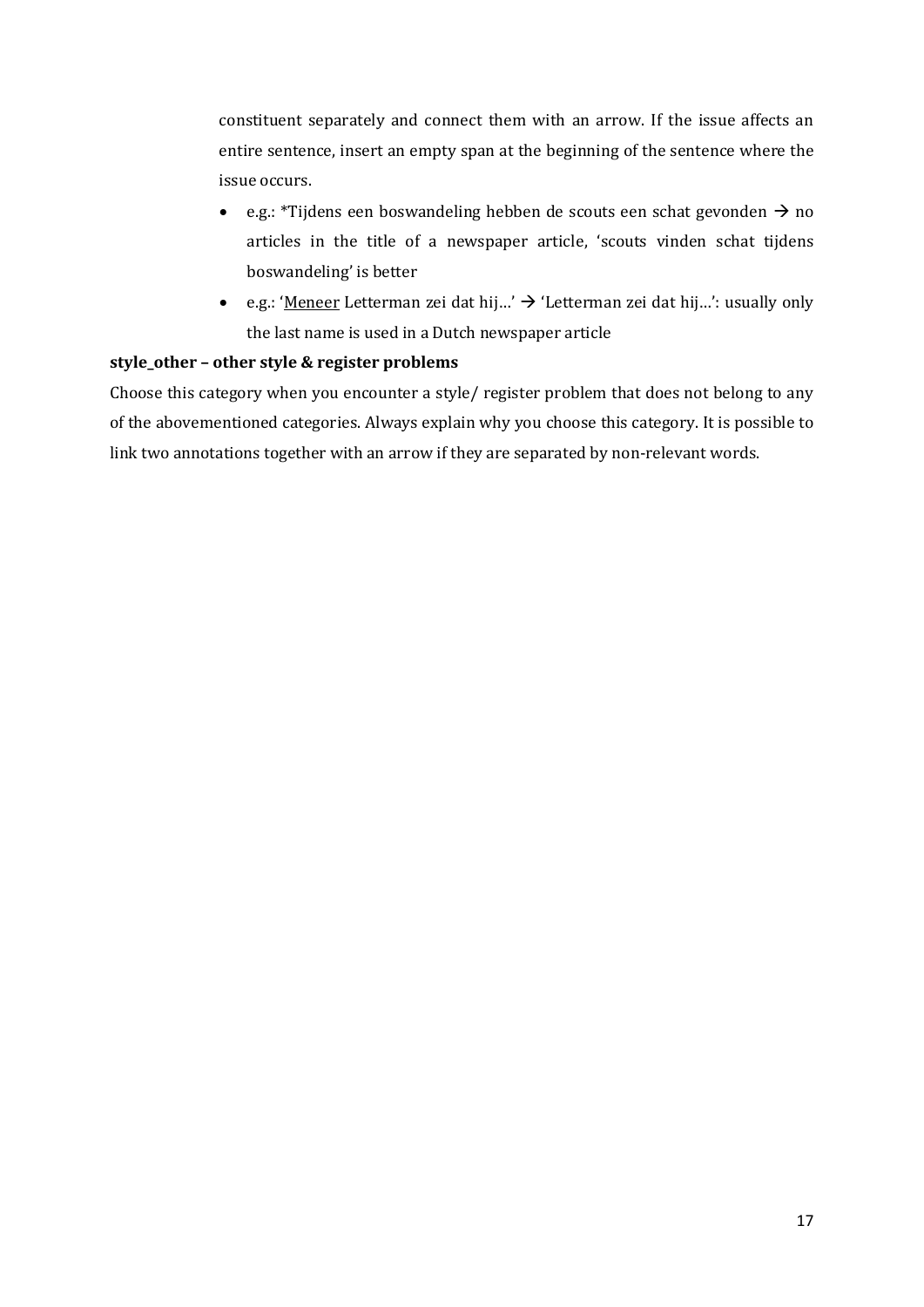## **Coher (orange) Coherence**

*Definition* 'There is something wrong with the coherence of the text: confusing relationships, lack of logical structure, undeveloped paragraphs,…'

#### **conjunction**

- *Definition* <sup>'The</sup> conjunction or linking word expresses a strange relationship or there seems to be a missing relationship.'
- *Annotation* If there is a conjunction/linking word, select this word. If the conjunction or linking word is missing, insert an empty span at the beginning of the sentence and specify the problem in the notes.

#### **missing info**

- *Definition* 'Information that is needed to easily understand the text is missing, thus reducing readability. This includes cases of implicitation.'
- *Annotation* Select the constituent that is affected by the missing info. If the constituent is split up by non-relevant words, select the two parts of the constituent separately and link them together with an arrow. If the entire sentence is affected, insert an empty span at the beginning of the sentence and specify the problem in the notes.

#### **logical problem**

- *Definition* 'This does not follow the logical structure of the text. The idea contradicts something that has been previously stated, or the information as such is illogical/confusing when looking at the rest of the text.'
- *Annotation* If the logical problem is situated in one word or constituent, select this word/constituent. If the constituent is split up by non-relevant words, select the two parts of the constituent separately and link them together with an arrow. If the problem affects the entire sentence, insert an empty span at the beginning of the sentence and specify the problem in the notes.

## **paragraph**

- *Definition* 'The paragraph is not well-developed, contains more than one idea or the information belongs to a previous paragraph.'
- *Annotation* Insert an empty span at the beginning of the paragraph and specify the problem(s) in the notes.

#### **inconsistency**

*Definition* 'Terms or notations are used inconsistently throughout the text.'

*Annotation* Select the first inconsistent occurrence of the word and specify the variant + amount of times they occur. If it is a problem contained in one word, use the following construct: "(word1): (number of occurrences)x, (word2): (number of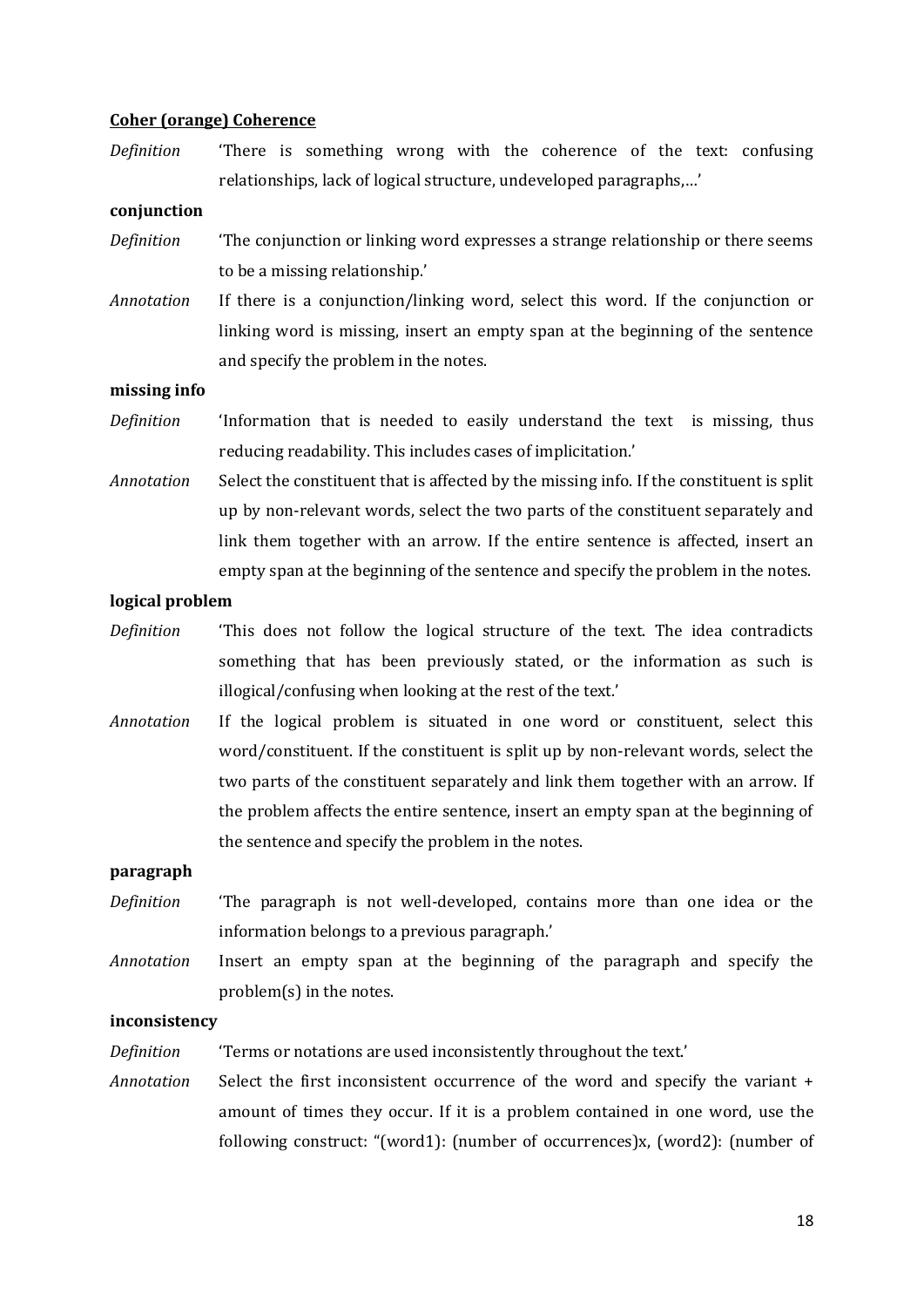occurrences)x, (comment)". If it is a different type of problem, specify the problem in the notes-section.

- *Be careful!* If the capitalization of words is inconsistent throughout the text, insert an empty span at the beginning of the very first sentence of the text and specify the problem in the notes-section.
	- e.g.: Deze ziektes zijn dodelijk voor de mens. (…) Andere besmettelijke ziekten kunnen genezen worden door...

 $\rightarrow$  ziektes: 3x, ziekten: 4x, a different plural is used throughout the text

# **coh\_other – other coherence problems**

Choose this category when you encounter a coherence problem that does not belong to any of the abovementioned categories. Always explain why you choose this category. It is possible to link two annotations together with an arrow if they are separated by non-relevant words.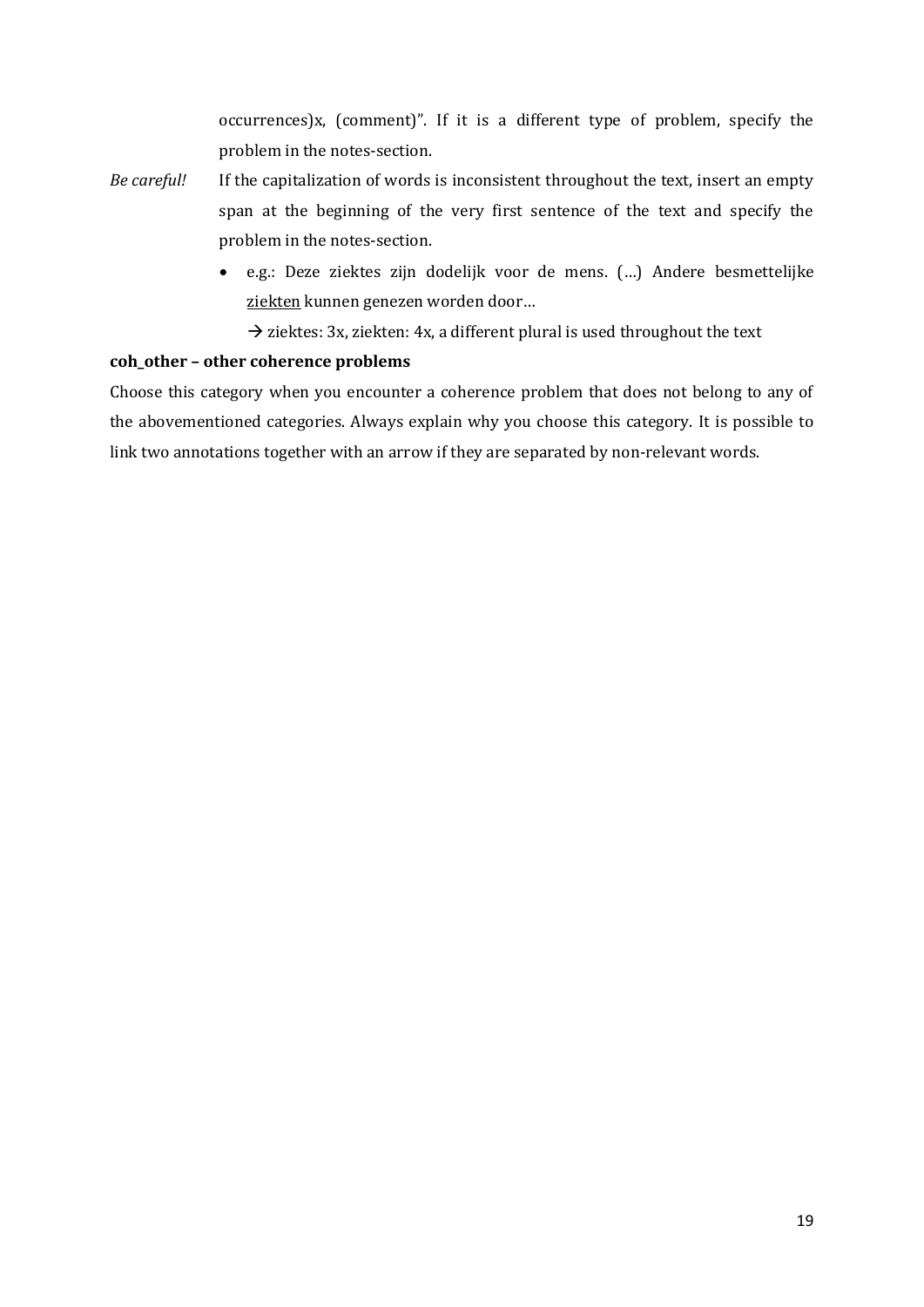# **Annotating adequacy**

The texts that you are about to annotate are the results of a translation task from English to Dutch. To be able to judge the quality of the translations, they will be marked for two important aspects: adequacy and acceptability. Adequacy is concerned with the relationship between source text and target text, whereas acceptability is concerned with the target text and language. The goal of the current assignment is to annotate translations for adequacy. Acceptability will be dealt with separately. The texts are presented to you sentence per sentence. First, the original English sentence is given, followed by the Dutch translation.

Adequacy can be described as making sure the target text contains the same information as the source text. This means that all misinterpretations, contradictions, meaning shifts, additions or deletions are potential errors. Depending on the text type, a translator could be allowed to delete some details or to add a little extra information, but these are general possible translation problems. In a technical manual or medical document, for example, strict adherence to the source text information is required.

As a reviser, it is your task to make sure the translation reaches publishable quality based on information adequacy. You do this by marking all types of meaning shift, while taking the demands of the text type into account. Although the texts may contain errors against the Dutch language, this is not your concern, unless the errors also bring about a shift in meaning (in which case you are required to mark the shift). To facilitate the task, you can use the brat rapid annotation tool. In this tool, the different types of meaning shift are predefined.

In the following paragraphs, the basics of the tool are explained, followed by the annotation rules and an overview of all the categories.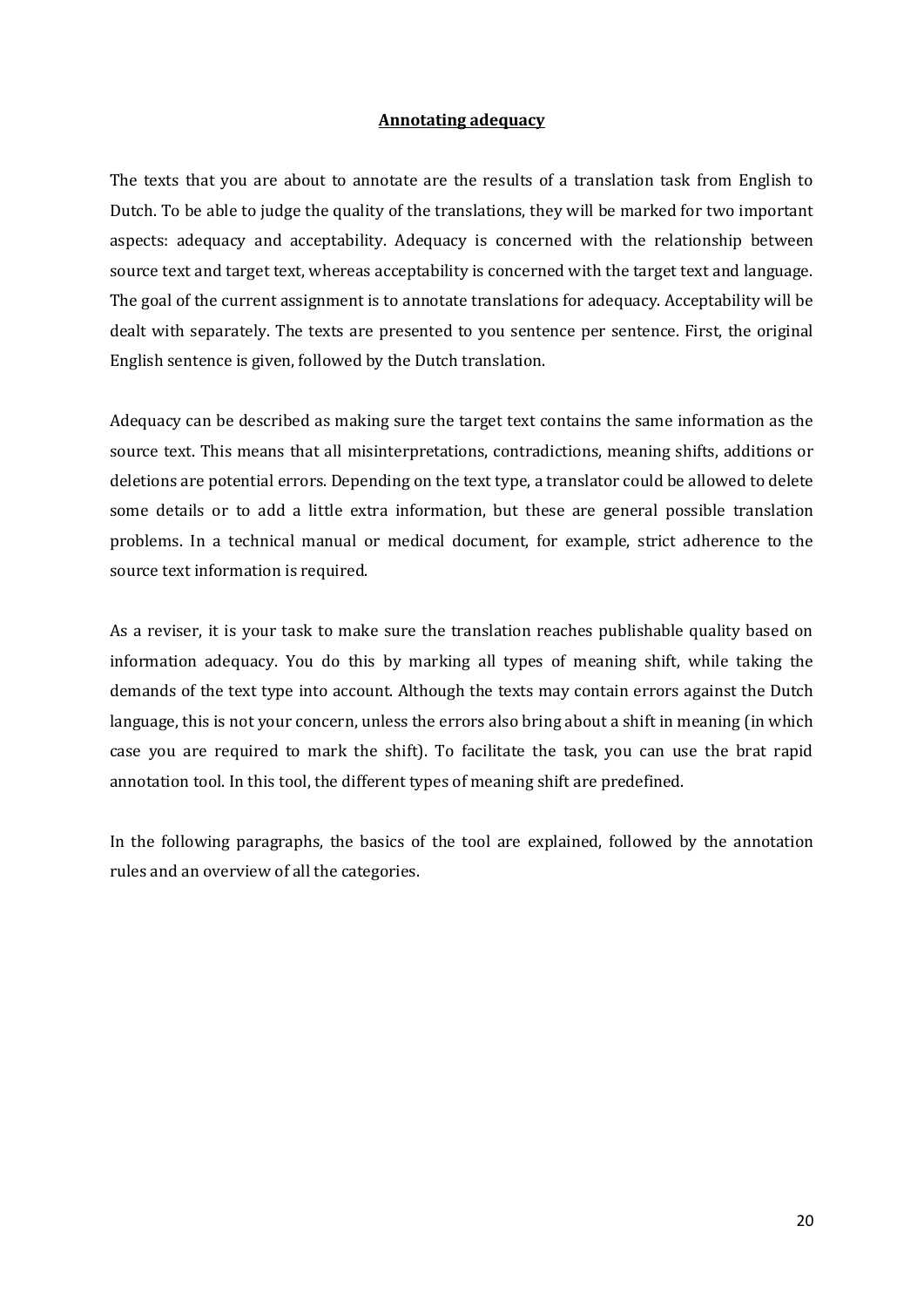# **Using the brat-tool**

Hover over the word 'brat' at the top right hand corner to be able to select 'log in' and use your username and password to log in.

You are now ready to start annotating! Just double-click a word or click and drag to select smaller/larger pieces of text and the tool will give you an overview of the possible categories. Just click 'ok' when you're done or 'cancel' when you've selected a piece of text that you didn't want to select. To change an annotation, double-click the label above the word. You can change the category and notes, you can decide to delete the annotation or you can move the annotation. To move an annotation, first select 'move' and then select the text span where you want the annotation to move to.

You can select a word or span more than once, so it is possible to assign different problem categories to the same word.

# A special type of annotation: the empty span

Sometimes, you'll have to make an annotation that concerns the entire sentence instead of a single word or a short span of text. Rather than selecting the entire sentence in this case, you should insert an empty span at the beginning of the sentence.

An empty span is created by holding down the shift-key while you click.

Remember to only use it at the very beginning of a sentence (before the first word of the sentence) and to only use it for annotations that impact the entire sentence. The guidelines contain information on the cases in which you are allowed/required to use an empty span.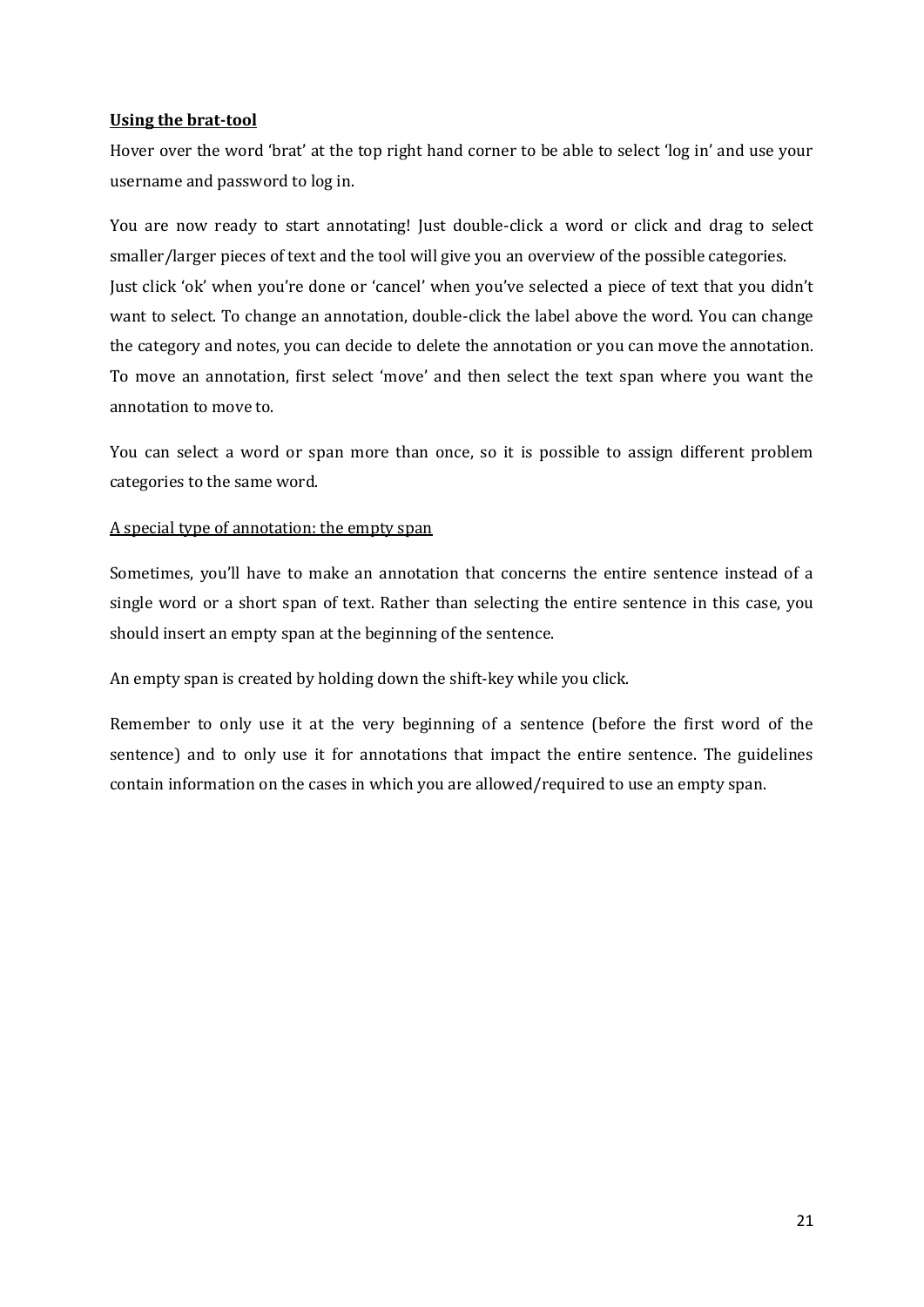### Linking spans

When you encounter a problem that concerns more than one word, but these words are split up by other words, you'll have to make sure that those non-relevant words are not contained in your span. You do this by selecting the two parts of the sentence that contain the problem separately (so you make two different annotations of the same category) and then you link them together with an arrow. You do this by clicking the first annotation and dragging your mouse pointer to the second annotation. You'll see an arrow appear with the words 'belongs\_to'. The guidelines contain information on when you are allowed or required to insert a link between spans.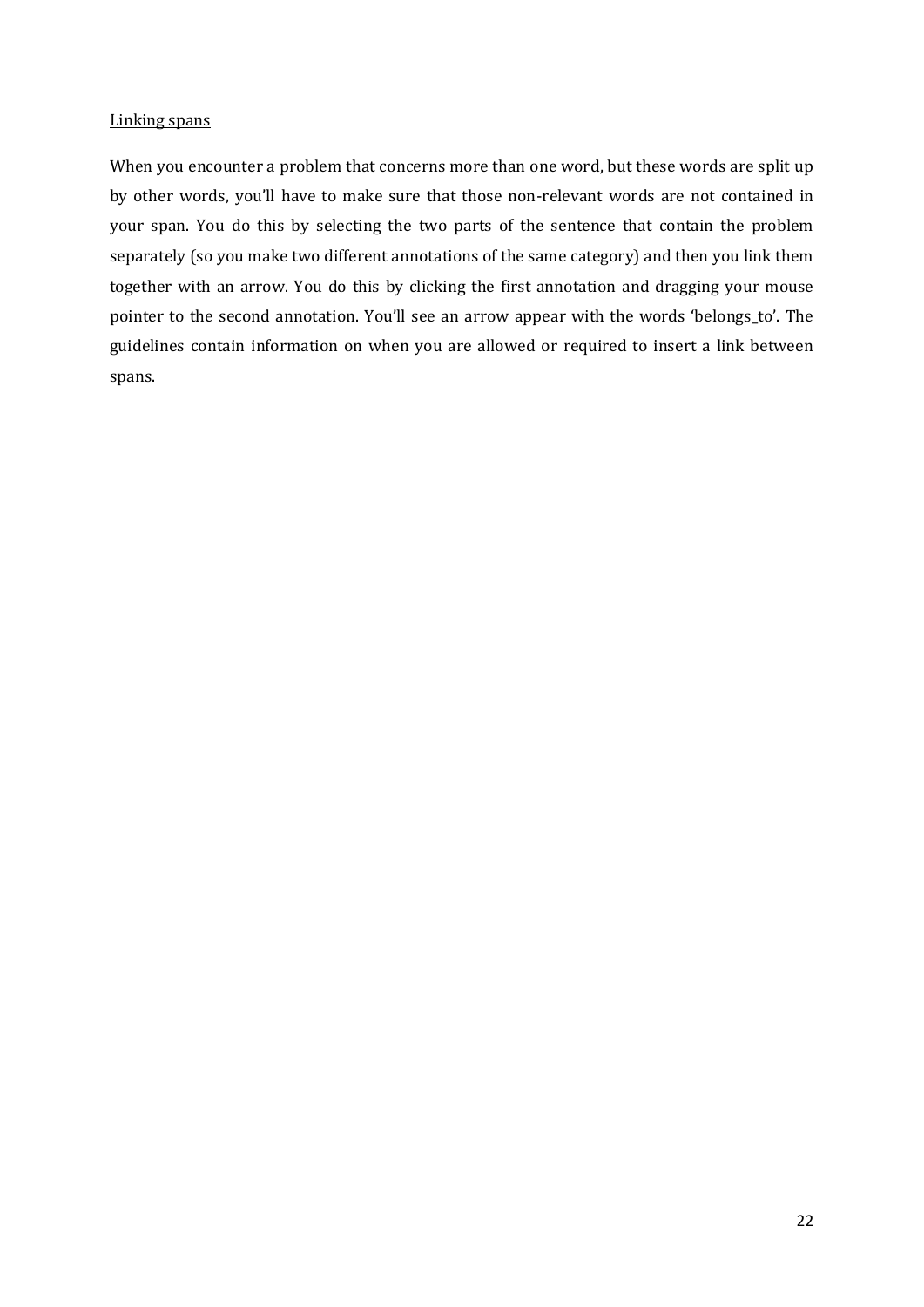# **General annotation rules**

- 1) Annotations are made on the Dutch target text, unless otherwise specified.
- 2) Always specify why you made a certain annotation in the 'notes' section. You are allowed to use either English or Dutch for your comments.
- 3) If an item contains more than one problem, highlight the item as many times as there are problems, once for each problem.
- 4) Only select 'other' if there is no other category that describes the problem better.
- 5) If you are not sure about your annotation, end your comment in the notes section with a double question mark '??' to indicate this insecurity.
- 6) If the exact same problem occurs multiple times in one sentence or throughout the text, select each item separately.

If you are not sure whether or not something is an error, don't be afraid to consult external sources. You are perfectly allowed to use a dictionary or a search engine to look things up. You can refer to external sources in the 'notes' section to support your decisions. It's also allowed to look back to previous texts to verify how you annotated a specific problem.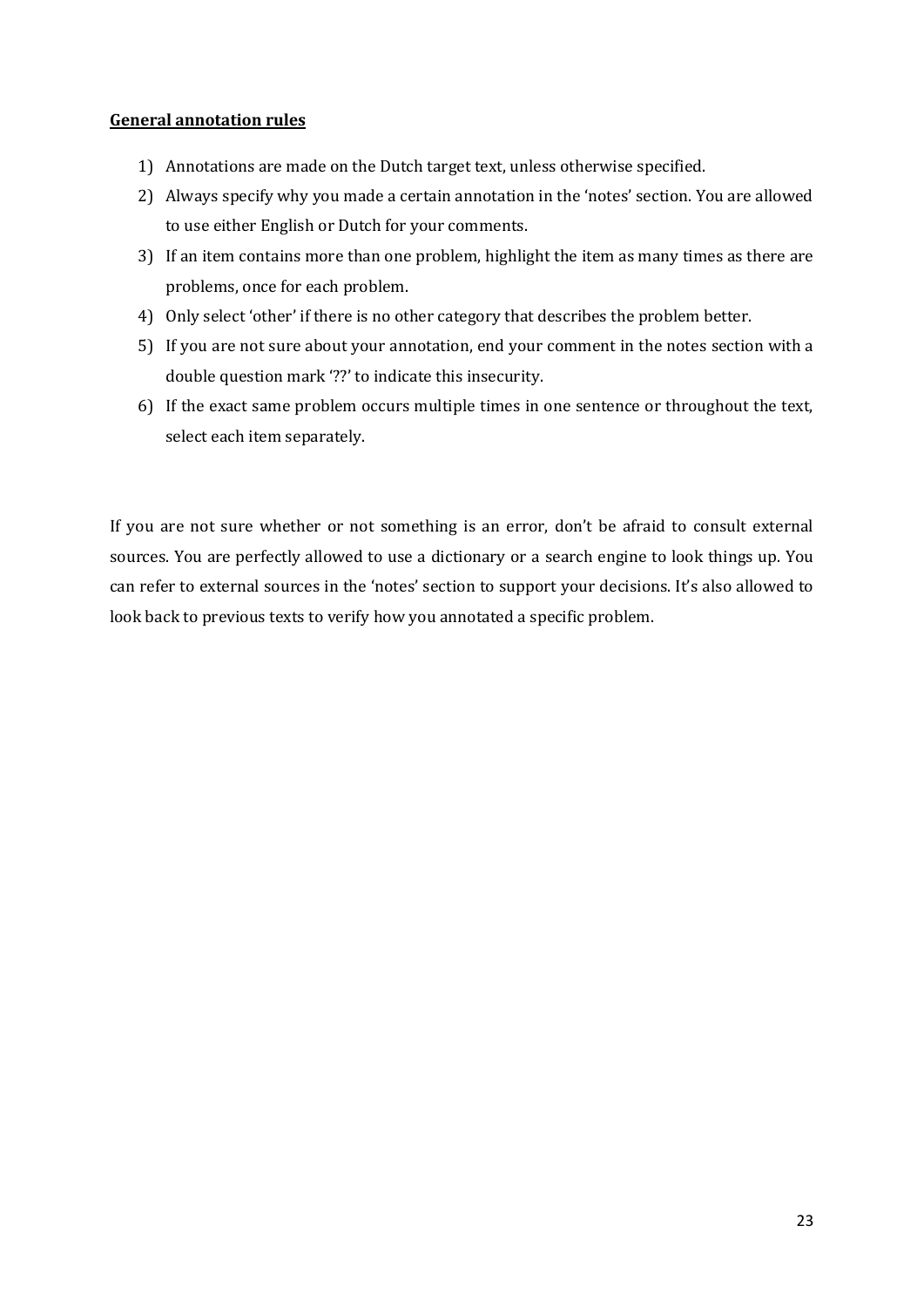# **Categorization**

A detailed explanation of each category can be found below the overview on this page. The information consists of the category name and colour in the brat-tool, followed by the full name, a definition, important remarks, guidelines for annotation and examples. The words that should be annotated are underlined (empty spans are indicated with an asterisk - \*) and the information after the arrow sign is an example of a possible annotation note.

| <b>Meaning shift</b>                   |  |  |  |
|----------------------------------------|--|--|--|
| Contradiction                          |  |  |  |
| Word sense disambiguation              |  |  |  |
| <b>Hyponymy</b>                        |  |  |  |
| <b>Hyperonymy</b>                      |  |  |  |
| Terminology                            |  |  |  |
| Quantity                               |  |  |  |
| Time                                   |  |  |  |
| Meaning shift caused by punctuation    |  |  |  |
| Meaning shift caused by misplaced word |  |  |  |
| <b>Deletion</b>                        |  |  |  |
| <b>Addition</b>                        |  |  |  |
| Explicitation                          |  |  |  |
| Coherence                              |  |  |  |
| Inconsistent terminology               |  |  |  |
| Other meaning shift                    |  |  |  |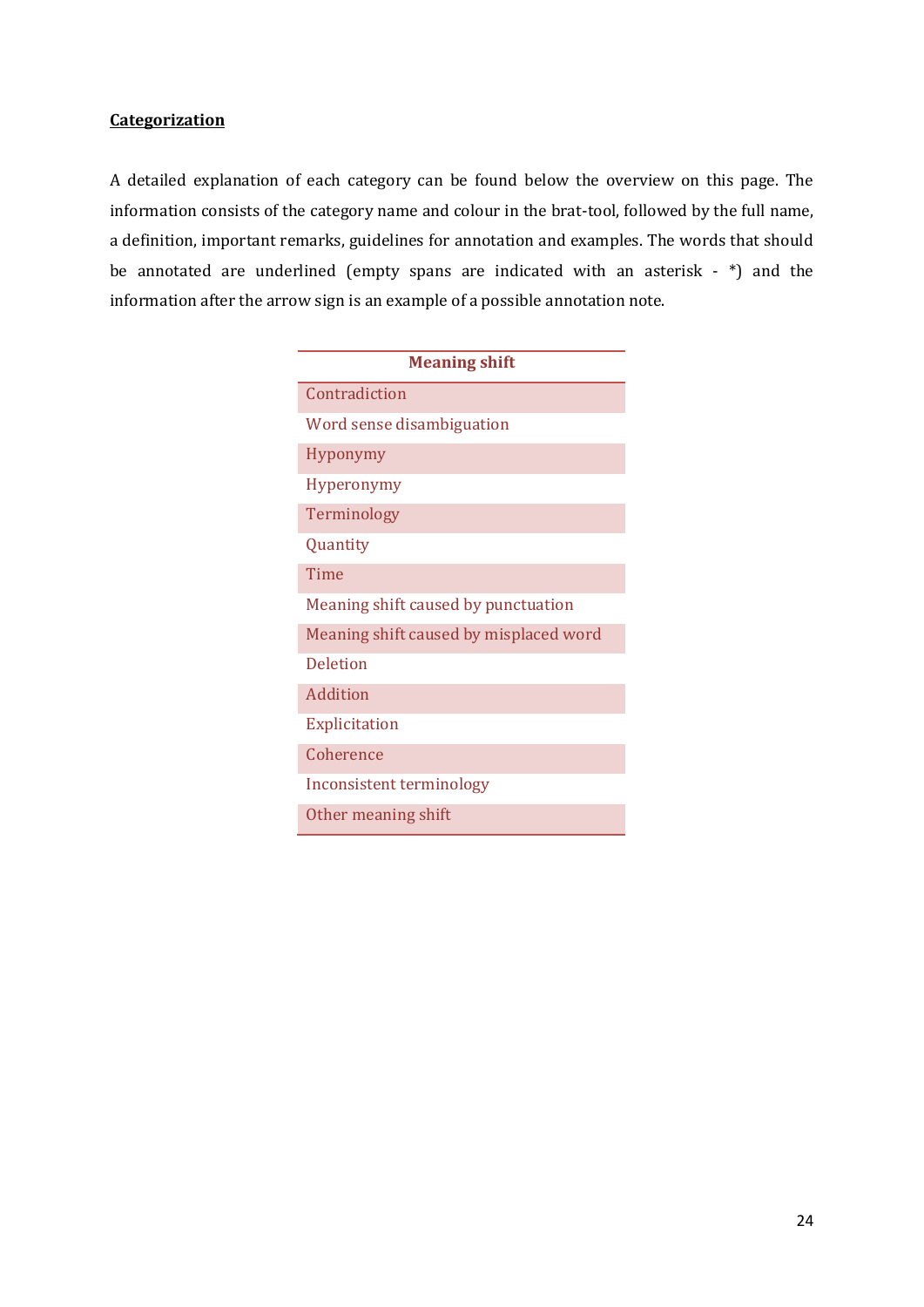# **Contradiction (pastel red)**

*Definition* 'The target text contradicts the source text.'

- *Annotation* Select the entire constituent / section of the sentence that contains the contradiction. If the contradiction is split up by non-relevant words, select the two parts separately and link them together with an arrow.
	- $e.g.:$

EN: The clearing of natural habitats for agriculture causes climate change NL: Het verdwijnen van landbouwgebieden veroorzaakt klimaatverandering  $\rightarrow$  In the source text, the habitats disappear so that there can be agriculture, in the target text it is the agriculture that disappears.

## **Word\_sense (pastel blue) - word sense disambiguation**

- *Definition* 'The Dutch word is a possible translation of the word in the ST, but not of the meaning the word has in this context.'
- *Annotation* Select the word(s). If the translation is split up by non-relevant words, select the two parts separately and link them together with an arrow.
	- $e.g.:$

EN: The frequency of this phenomenon should be appreciated so that claims of apparent cure by novel treatment strategies can be seen in an appropriate context.

NL: … zodat vorderingen van schijnbare genezing in de juiste context gezien kunnen worden

 $\rightarrow$ 'claim' can mean 'vordering' in a legal context, but here 'bewering' is meant.

 $e.g.:$ 

EN: Climate change aggravates the threats of infectious diseases by further stressing habitats

NL: Klimaatverandering verhoogt het risico op besmettelijke ziektes door meer de nadruk te leggen op habitats

 $\rightarrow$ 'stress' can mean 'nadruk leggen op', but here 'onder druk zetten' is meant.

## **Hyponymy (pastel yellow)**

*Definition* 'The target text contains a hyponym of the word/expression used in the source text, even though it could have been translated in an equally specific way.

*Annotation* Select the hyponym.

 $e.g.:$ 

EN: he sent her love messages NL: hij stuurde haar liefdesbrieven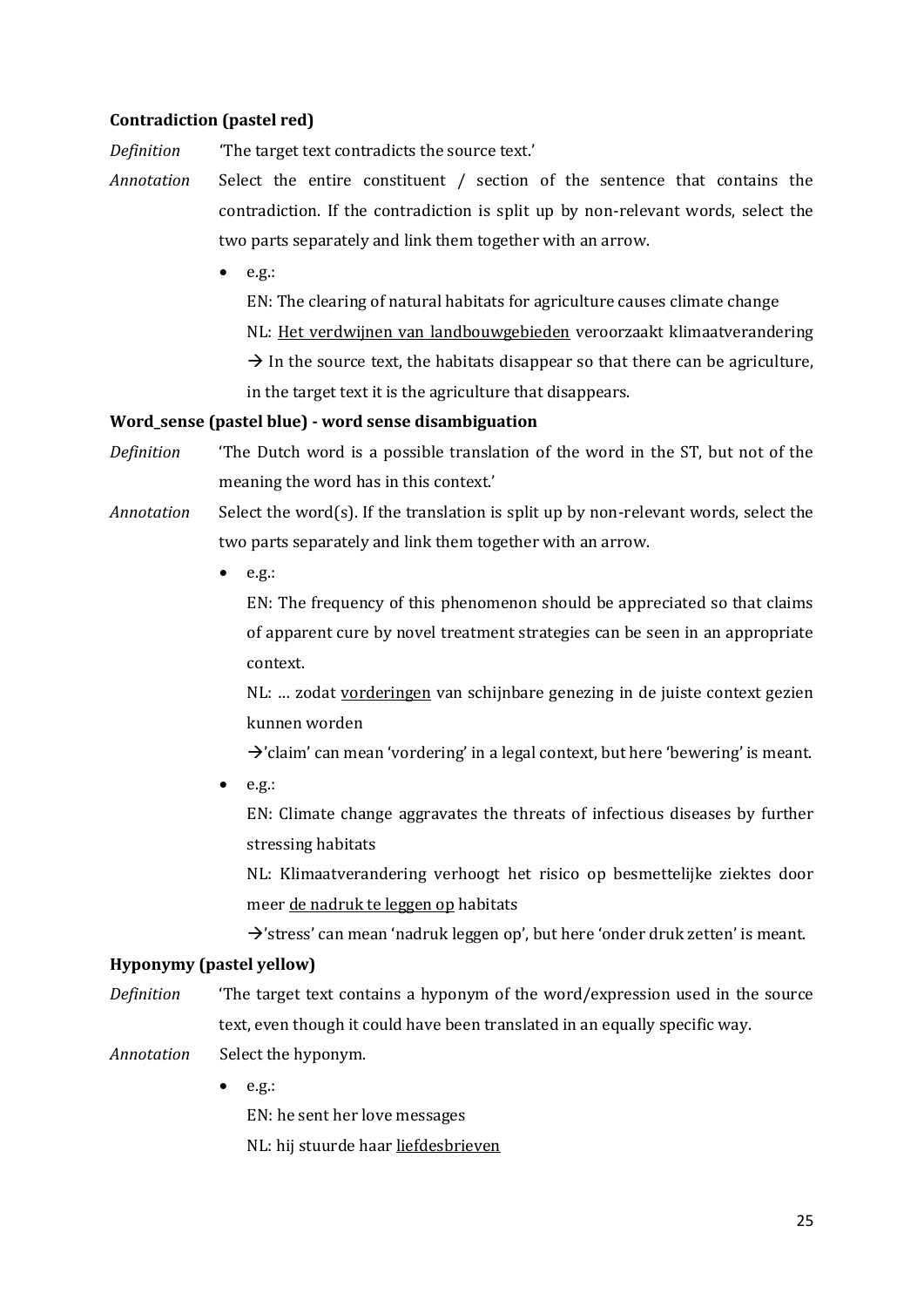$\rightarrow$  'love letters' is a hyponym of 'love messages' and there was no mention of 'letters' in the text

# **Hyperonymy (orange)**

*Definition* 'The translation contains a superordinate term or expression even though it could have been translated in an equally specific/explicit way.'

- *Annotation* Select the hypernym.
	- $e.g.:$ EN: infectious diseases NL: ziektes
	- $e.g.:$ EN: herbal potions NL: kruidengeneesmiddelen

 $\rightarrow$  potions are liquids, 'geneesmiddelen' is a hypernym

# **Terminology (dark green)**

*Definition* 'Non-adherence to the specified terminology guidelines: The source text word was an entry in the glossary, yet the translator chose a different word as a translation. '

*Annotation* Select the term.

- *Be careful!* If the translation is an incorrect translation of a word that was present in the glossary, annotate it both as a 'wrong word sense' or 'other' problem (depending on the nature of the incorrect translation) and as a 'terminology' problem.
- *Be careful! (2)* If the translation is one of the possible translations of the word according to the glossary, but not the one needed in this context, select 'wrong word sense', not terminology.
- *Be careful! (3)* If the translation is problematic when looking at the glossary, but it is also inconsistent when looking at previous occurences of the same source text term, select both 'terminology' and 'inconsistent terminology'.
	- $e.g.:$ EN: application NL: applicatie
		- Glossary: toepassing
		- $\rightarrow$  'toepassing' is the appropriate term to use here, according to the glossary.

## **Quantity (purple)**

*Definition* 'The number or amount mentioned in the target text is different from that in the source text.'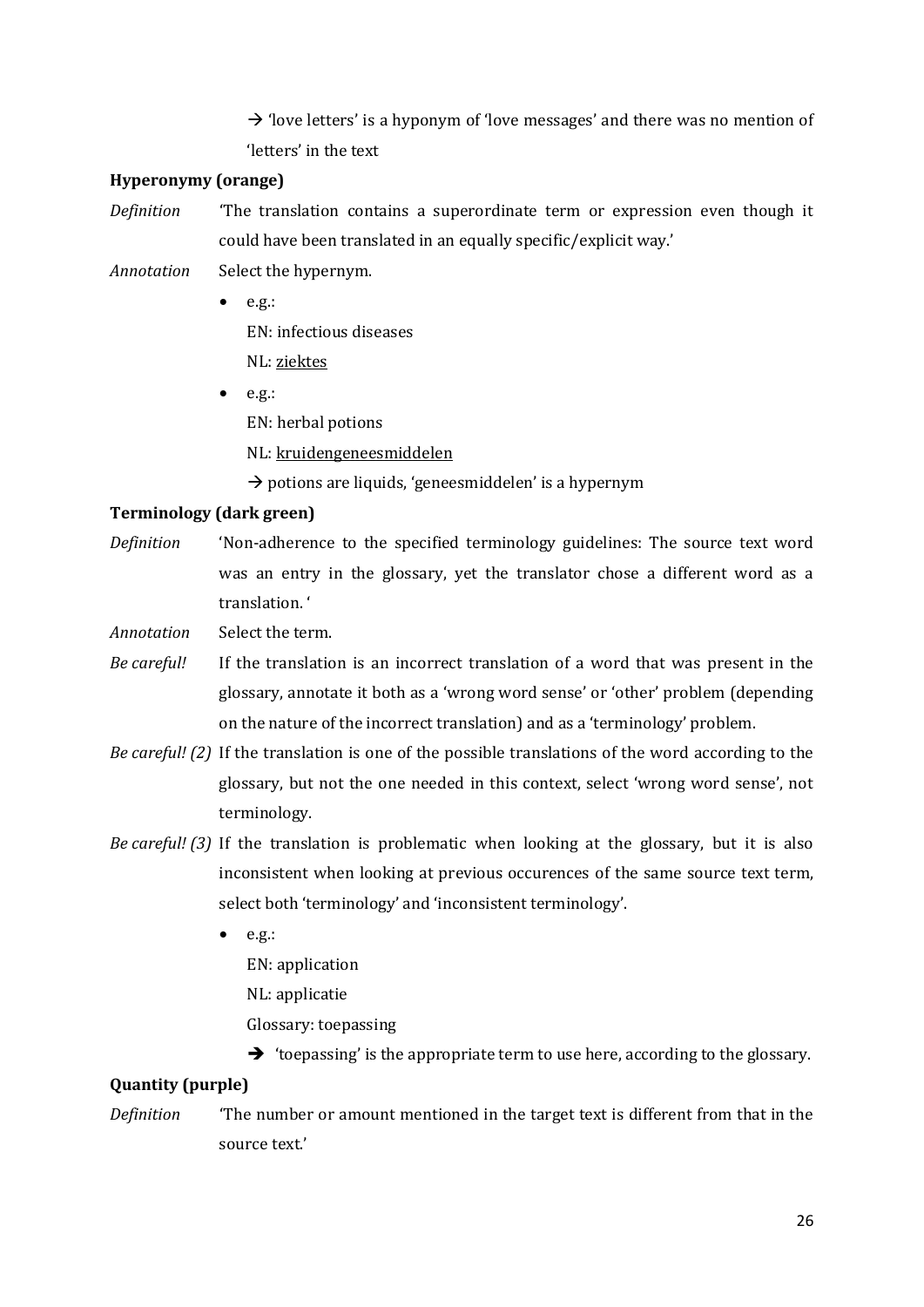- *Annotation* If the number is different, select the word. If the amount is different, select the quantifying element
	- $e.g.:$ EN: I brought the books back to the library NL: Ik bracht het boek terug naar de bibliotheek
	- $e.g.:$ EN: He paid her 500 euros. NL: Hij betaalde haar 50 euro.

# **Time (beige)**

- *Definition* 'The time of the target text is different from the one in the source text, which changes the meaning. This can be caused by an incorrect verb tense or temporal element.'
- *Be careful!* Only select this category if there is a difference in meaning between source text and target text, not if the verb is grammatically incorrect.
- *Annotation* Select the verb or the temporal element. If the verb is split up by non-relevant elements, select the two parts separately and connect them with an arrow.
	- $e.g.:$

EN: We receive a lot of requests

NL: We kregen veel verzoeken

 $\rightarrow$  The translation makes it sound as if it is something from the past, whereas the present tense in the source text indicates that the statement is still true.

 $e.g.:$ 

EN: He always drinks coffee in the evening

NL: Hij drinkt 's ochtends altijd koffie

# **Punctuation (light pink)- meaning shift caused by punctuation**

*Definition* 'The punctuation mark alters the meaning as expressed in the source text.'

*Annotation* Select the punctuation mark and specify the different meaning. If the punctuation mark is missing, insert an empty span at the beginning of the sentence and specify the change in meaning.

e.g.: Exclamation/statement/question

# **Misplaced\_word (grey) - meaning shift caused by misplaced word**

- *Definition* 'The element in the target text modifies a different word/constituent than the one in the source text, thus changing the meaning.'
- *Annotation* Select the entire constituent affected by the misplaced word or constituent and specify the problem in the notes.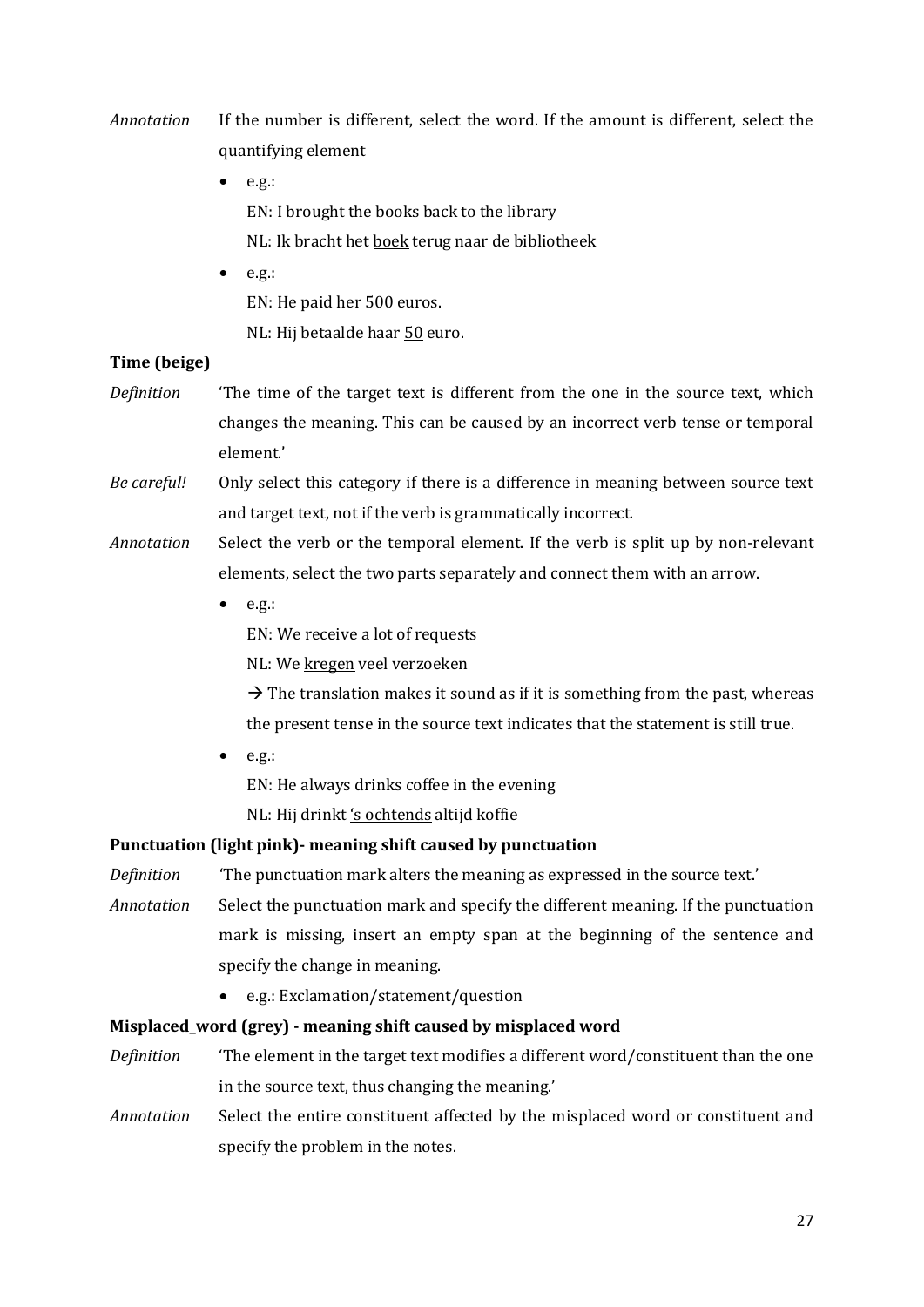$e.g.:$ 

EN: the reproduction of the handwritten report

NL: de handgeschreven weergave van het rapport

 $\rightarrow$  the report is handwritten, not the reproduction

# **Deletion (red)**

- *Definition* 'A meaningful element of the source text or relationship present in the source text is deleted in the target text.'
- *Be careful!* Cases of hyperonymy must be annotated as such, not as cases of deletion.

*Annotation* Select the elements that are deleted in the English source text. If two parts of deleted information are split up by non-relevant words, select the two parts separately and link them together with an arrow. If the deletion is more complex, insert an empty span at the beginning of the sentence and specify the deletion in the 'notes' section.

# **Addition (sea green)**

- *Definition* 'A meaningful element that cannot be derived from the source text is added in the target text.'
- *Annotation* Select the added information. If the addition is split up by non-relevant words, select the two elements separately and link them together with an arrow.

# **Explicitation (cyan)**

- *Definition* 'Information that can be derived from the source text but that is not necessary for the reader to understand the information presented in the text is added to the translation.'
- *Annotation* Select the entire constituent / fragment that contains the information. If the fragment is split up by non-relevant words, select the two parts separately and connect them with an arrow.
	- e.g.:

EN: The United Nations Environment Programme has warned that changes to the environment bring about a rise in diseases.

NL: Het VN-milieuprogramma (UNEP: United Nations Environment Programme) heeft gewaarschuwd dat milieuveranderingen een stijging van ziektes met zich meebrengen

 $\rightarrow$  The English name does not give the reader extra information that he/she needs in order to understand what 'VN-milieuprogramma' is, and no meaningful elements are added, as 'UNEP' and 'VN-milieuprogramma' refer to the same organisation.